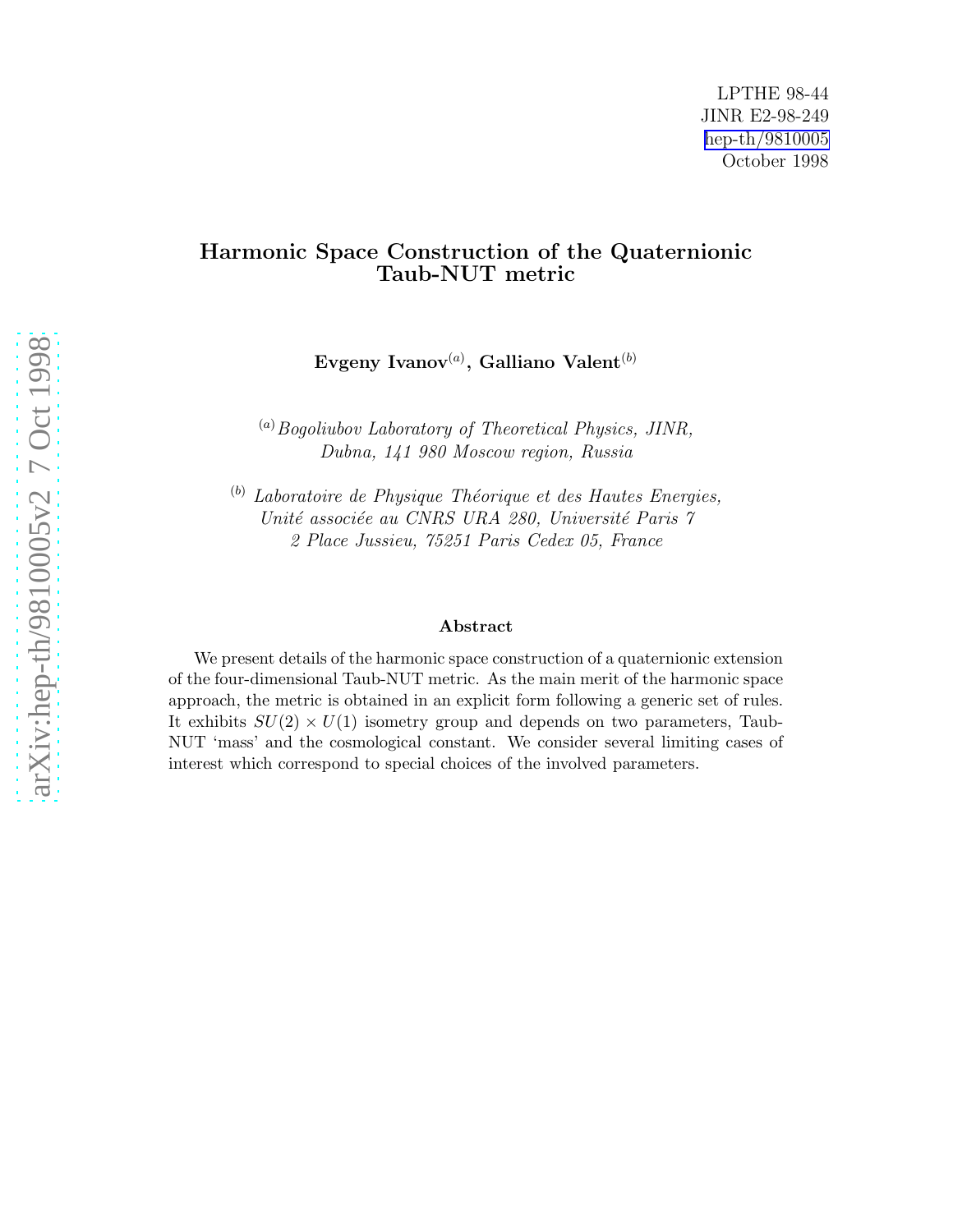## 1 Introduction

One of the important implications of the harmonic (super)space method[[1](#page-20-0)] - [\[4\]](#page-20-0) refers to the hyper-Kähler and quaternion-Kähler geometries where it provides an efficient way of explicit construction of the relevant metrics.

This approach was firstly introduced in the context of  $N = 2$  supersymmetry as the methodof harmonic superspace [[1\]](#page-20-0). Its basic idea is to extend the standard  $N = 2$  superspace by a set of internal ('harmonic') variables  $u^{\pm i}$ ,  $u^{+i}u_i^{-} = 1$ , parametrizing the coset space  $S^2 \sim SU(2)/U(1)$  of the automorphism group  $SU(2)$  of  $N = 2$  superalgebra. The main advantage of such a harmonic extension is the opportunity to single out a new subspace in it, the *analytic* subspace. It is closed under the supersymmetry transformations and contains half the Grassmann coordinates compared to the initial superspace. Itwas shown in [[1](#page-20-0)] that all  $N = 2$  theories admit an off-shell description in terms of unconstrained harmonic analytic superfields having a clear geometric interpretation.

Later on, it was realized that the harmonics can also be helpful in solving some purely bosonic geometric problems. It was shown in  $[3]$  that the constraints of the hyper-Kähler (HK) geometry (the vanishing of certain components of the curvature tensor) can be given an interpretation of the integrability conditions for the existence of analytic fields in a  $SU(2)$  harmonic extension of the original 4n-dimensional HK manifold  $\{x^{i\mu}\},$   $(i =$  $1, 2; \mu = 1, ... 2n$ . This time, the  $SU(2)$  to be 'harmonized' is an extra  $SU(2)$  rotating three complex structures of the HK manifold. A proper change of variables makes the half of covariant derivatives (their  $u^+$  projections) 'short' that means the existence of an analytic subspace in the  $SU(2)$ -extended HK manifold. It is parametrized by  $2n$ coordinates  $x^{+\mu}$  and the harmonics  $u^{\pm i}$ . In the new basis the HK constraints can be solved in terms of unconstrained HK potential  $\mathcal{L}^{+4}(x^{+\mu}, u^{\pm i})$ . It encodes (at least, locally) all the information about the associated HK metric. It should be stressed that it allows one to explicitly compute the HK metric using a set of rules given in[[3\]](#page-20-0). Indeed,using these techniques new derivations of the Taub-NUT metric [\[2](#page-20-0)], of the Eguchi-Hanson metric[[5](#page-20-0)] and the full multicentre metric[[6\]](#page-20-0) were given.

In  $[4]$ , a generalization of this approach to the important class of quaternion-Kähler (QK) manifolds was given. These manifolds generalize the HK ones in such a way that the extra SU(2) group transforming complex structures becomes an essential part of the holonomy group. The HK manifolds can be treated as a degenerate case of the QK ones, with the  $SU(2)$  part of the curvature tensor vanishing. One of important implications of QK manifolds is in General Relativity where four-dimensional QK manifolds appear as solutions of Einstein equation with non-zero cosmological constant. Besides, the QK manifolds appear as the target spaces of general  $N = 2$  supersymmetric sigma models coupled to  $N = 2$  supergravity [\[7](#page-20-0)], with the  $SU(2)$  curvature proportional to the Einstein constant.

It was shown in [\[4\]](#page-20-0), that, using the concept of harmonic extensions, the QK geometry constraints can be solved quite similar to those of the HK geometry. Once again, the solution is given in terms of some unconstrained potential  $\mathcal{L}^{+4}$  living on the analytic subspace parametrized by  $SU(2)$  harmonics and half of the original space coordinates. The specificity of the QK case manifests itself in the presence of non-zero constant  $SU(2)$ curvature on all steps of the road from  $\mathcal{L}^{+4}$  to the related QK metric. This somewhat obscures the computations, though they remain more or less direct. It is interesting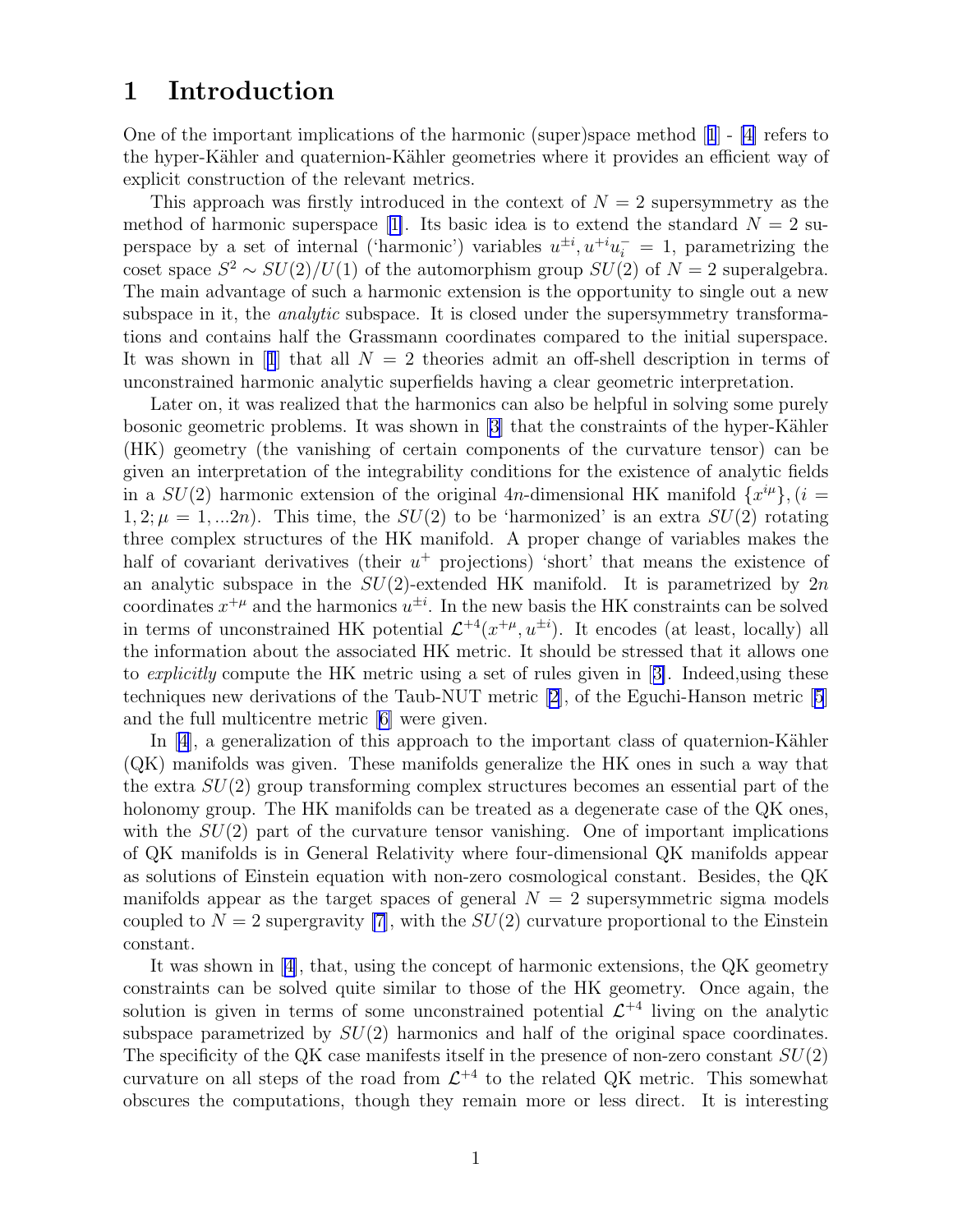<span id="page-2-0"></span>to consider some examples in order to see in detail how the machinery proposed in[[4](#page-20-0)] works. Only the simplest case of the homogeneous QK manifold  $Sp(n+1)/Sp(1) \times Sp(n)$ (corresponding to the flat HK manifold) was considered as an example in ref.[[4\]](#page-20-0).

The aim of this paper  $*$  is to demonstrate the efficiency of the harmonic space approach on the less trivial example of a quaternionic generalization of the four-dimensional Taub-NUT metric (QTN in what follows). In section 2 we give a brief summary of the concepts and relations of ref. [\[4](#page-20-0)] adapted to our practical purpose. Then in sections 3 and 4 we present the actual computations. Like in the HK case[[2\]](#page-20-0), they are greatly simplified due to the 'translational'  $U(1)$  isometry of the QTN metric (its full isometry, like in the HK case, is  $SU(2) \times U(1)$ , with the  $SU(2)$  factor being 'rotational' isometry). The metric obtained depends on two parameters, the TN 'mass' parameter and the constant  $SU(2)$ curvature parameter which can be interpreted as the inverse 'radius' of the corresponding 'flat' QK background  $\sim Sp(2)/Sp(1)\times Sp(1)$ . In section 5 we perform the identification of the metric obtained from harmonic space with its standard form given in the literature [\[9](#page-20-0)] and consider some important limits related to special choices of the parameters.

## 2 Generalities

Here we sketch the basic points of the construction of [\[4](#page-20-0)] (with minor deviations in the notation).We refer the reader to [[4](#page-20-0)] for the detailed explanations and proofs.

One starts with a 4n-dimensional Riemann manifold with local coordinates  $\{x^{\mu m}\}, \mu =$  $1, 2, ..., 2n; m = 1, 2$  and uses a vielbein formalism. The QK geometry can be defined as a restriction of the general Riemannian geometry in  $4n$ -dimensions, such that the holonomy group of the latter is required to be a subgroup of  $Sp(1) \times Sp(n)^{\dagger}$ . Thus one can choose the tangent space group from the very beginning to be  $Sp(1) \times Sp(n)$  and define the QK geometry via appropriate restrictions on the curvature tensor lifted to the tangent space (taking into account that the holonomy group is generated by this tensor). As explained in[[4\]](#page-20-0), for the QK manifold of any dimension the defining constraints can be concisely written as a restriction on the form of the commutator of two covariant derivatives

$$
\left[\mathcal{D}_{\alpha(i)}\,\mathcal{D}_{\beta k)}\right] = -2\Omega_{\alpha\beta}R\Gamma_{(ik)}\,. \tag{2.1}
$$

Here

$$
\mathcal{D}_{\alpha i} = e_{\alpha i}^{\mu m}(x) \nabla_{\mu m} = e_{\alpha i}^{\mu m}(x) \frac{\partial}{\partial x^{\mu m}} + [Sp(1) \times Sp(n) - \text{connections}], \qquad (2.2)
$$

 $e_{\alpha i}^{\mu m}(x)$  being the relevant  $4n \times 4n$  vielbein with the indices  $\alpha = 1, 2, ... 2n$  and  $i = 1, 2$ rotated, respectively, by the local tangent  $Sp(n)$  and  $Sp(1)$  groups,  $\Omega_{\alpha\beta}$  is the  $Sp(n)$ invariant skew-symmetric tensor serving to raise and lower the  $Sp(n)$  indices  $(\Omega_{\alpha\beta}\Omega^{\beta\gamma} =$  $\delta_{\alpha}^{\gamma}$ ,  $\Gamma_{(ik)}$  are the  $Sp(1)$  generators, and R is a constant, remnant of the  $Sp(1)$  component of the Riemann tensor (its constancy is a consequence of the QH geometry constraint and Bianchi identities). The scalar curvature coincides with  $R$  up to a positive numerical coefficient, so the cases  $R > 0$  and  $R < 0$  correspond to compact and non-compact

<sup>∗</sup> It is an extended detailed version of ref. [\[8](#page-20-0)].

<sup>†</sup>For 4-dimensional case this definition ceases to be meaningful, and it is replaced by the requirement that the totally symmetric part of the  $Sp(1)$  component of the curvature tensor lifted to the tangent space is vanishing.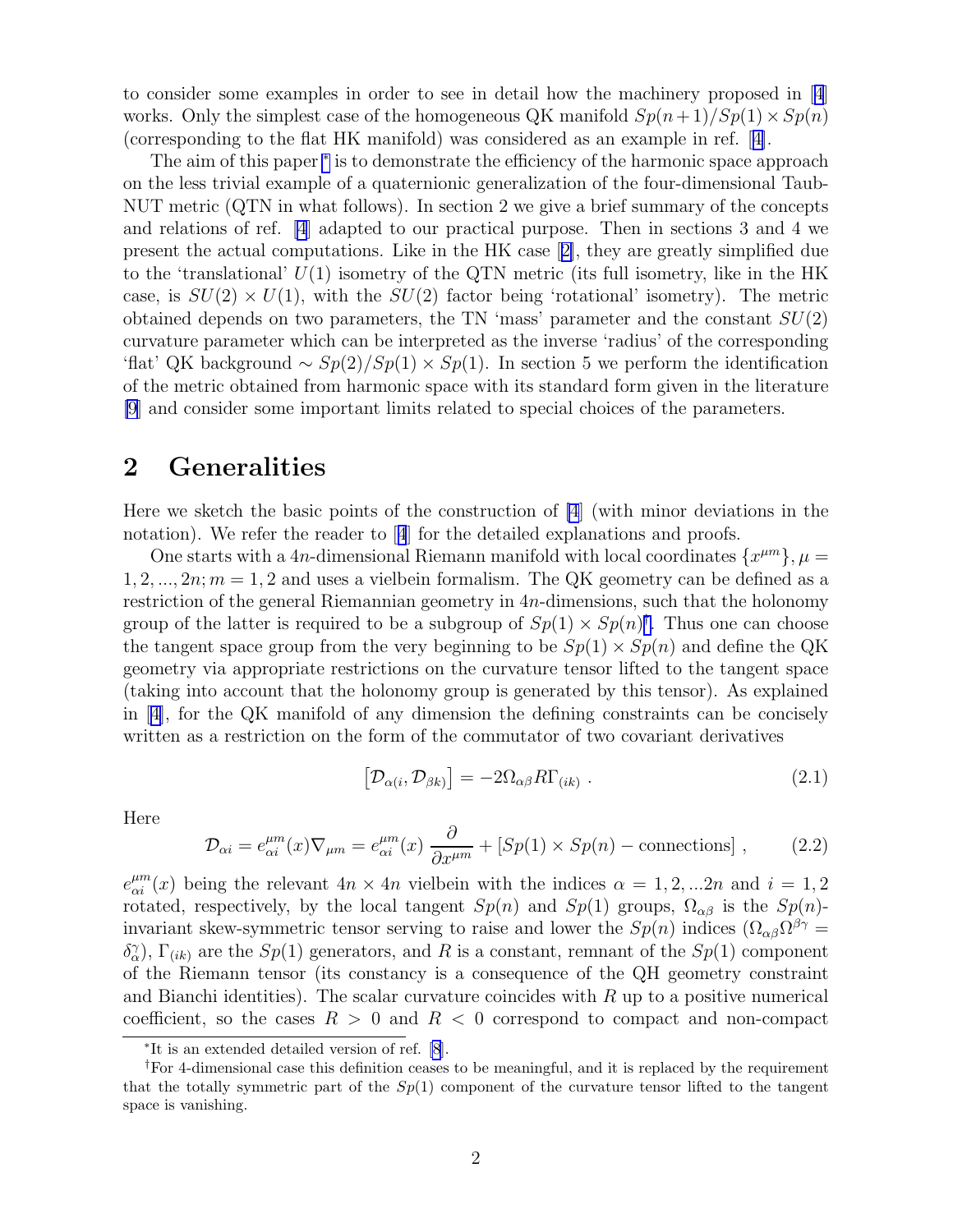<span id="page-3-0"></span>manifolds, respectively. In the limit  $R = 0$  eq. [\(2.1](#page-2-0)) is reduced to the constraint defining the HK geometry[[3\]](#page-20-0), in accord with the interpretation of HK manifolds as a degenerate subclass of the QK ones.

Like in the HK case [\[3\]](#page-20-0), in order to explicitly figure out what kind of restrictions is imposed by (1) on the vielbein  $e_{\alpha i}^{\mu m}(x)$  and, hence, on the metric

$$
g^{\mu s \ \nu m} = e^{\mu s}_{\alpha i} \ e^{\nu m \ \alpha i} \ , \quad g_{\mu s \ \nu m} = e_{\mu s \ \alpha i} \ e^{\alpha i}_{\nu m} \ , \tag{2.3}
$$

one should solve the constraints([2.1\)](#page-2-0) by regarding them as an integrability condition along some complex directions in a harmonic extension of the original manifold. Due to the non-vanishing r.h.s. in  $(1)$ , the road to such an interpretation in the QK case is more tricky and passes through two steps.

First, one introduces a sort of harmonic variables  $v_i^a$ ,  $(v_i^a v^{b i} = \epsilon^{ab})$ , on the local  $Sp(1) \sim SU(2)$  group acting in the tangent space and represents the generators  $\Gamma_{(ik)}$  as differential operators in these extra variables. Correspondingly, the  $Sp(1)$ -parts of the gauge connection acquires the meaning of extra components of vielbein, while the  $Sp(1)$ part of the curvature tensor becomes the relevant torsion (of course, no torsion appear in the x-directions). At this step, one converts all the tangent  $Sp(1)$  indices i, k, ... with the  $Sp(1)$  harmonics and so replaces them by the indices a, b, c.. on which some rigid  $SU(2)$ is realized (they are analogs of the indices  $\pm$  of the standard  $SU(2)$  harmonics, while the rigid  $SU(2)$  is an analog of the right  $SU(2)$  acting on these  $\pm$ ).

Next, one introduces the second set of harmonics on the rigid  $SU(2)$ , that time the standard  $S^2 \sim SU(2)/U(1)$  ones  $u^{\pm a}$ ,  $u^{+a}u^-_a = 1$ . The parametrization of the bi-harmonic space  $Sp(1) \times S^2 = \{v_i^a, u^{\pm a}\}\$  which is most convenient for our purposes is as follows [\[4](#page-20-0)]

$$
Sp(1) \times S^2 = \{z^0, z^{++}, z^{--}, w_i^+ = u_i^+ - z^{++}u_i^-, w_i^- = u_i^-\}.
$$
 (2.4)

One can define three independent covariant derivatives  $Z^{++}$ ,  $Z^{--}$ ,  $Z^0$  on the  $Sp(1)$  part of the bi-harmonic space and three standard harmonic derivatives  $D^{++}$ ,  $D^{--}$ ,  $D^{0}$  on its  $SU(2)$  part. They form a semi-direct sum of two  $su(2)$  algebras. The operator  $D^0$  is the customary harmonic U(1)-charge counting operator, while the operator  $Z^0 = z^0 \partial/\partial z^0$ commutingwith  $D^0$  was called in [[4](#page-20-0)] the 'Sp(1) weight operator': it counts the degree of homogeneity in the  $Sp(1)$  coordinate  $z<sup>0</sup>$  (this coordinate is assumed to be 1 at the origin of the  $Sp(1)$  group manifold, so, in a vicinity of the origin, one can consider both its positive and negative powers).

Successively projecting the constraint (1) on the first and second sets of harmonics, one puts it into the following equivalent suggestive form[[4](#page-20-0)]

$$
\left[\mathcal{D}_{\alpha}^{+}, \mathcal{D}_{\beta}^{+}\right] = -2\Omega_{\alpha\beta} R Z^{++} \tag{2.5}
$$

In the basis  $(2.4)$ 

$$
\mathcal{D}_{\alpha}^{+} = z^{0} w^{+i} \mathcal{D}_{\alpha i} = z^{0} w^{+i} e_{\alpha i}^{\mu m}(x) \partial_{\mu m} + \dots \equiv z^{0} E^{+\mu m} \partial_{\mu m} + \dots, \quad Z^{++} = (z^{0})^{2} \frac{\partial}{\partial z^{-}} , \quad (2.6)
$$

where 'dots' stand for the  $Sp(n)$  connection and new  $Sp(1)$  vielbeins terms. Eq. (2.5), together with the evident relation

$$
[Z^{++}, \mathcal{D}_{\alpha}^+] = 0 \tag{2.7}
$$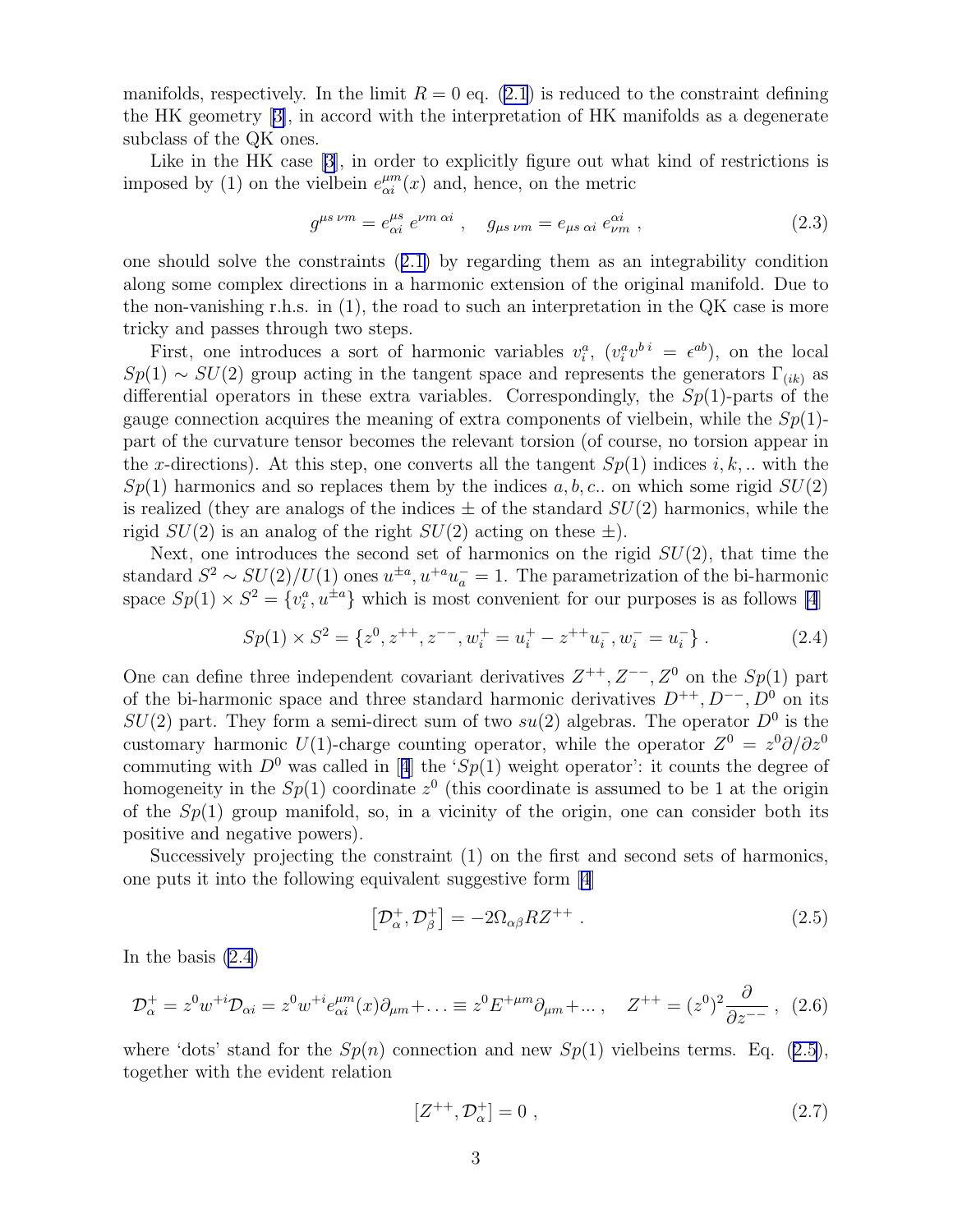<span id="page-4-0"></span>form a closed algebra of integrability conditions implying the existence of *analytic* fields on the bi-harmonic extension  $\{x, z, w\}$  of the QK manifold  $\{x\}$ 

$$
\mathcal{D}_{\alpha}^{+}\Phi^{(q,p)}(x,z,w) = 0 , \qquad (2.8)
$$

$$
\frac{\partial}{\partial z^{-}} \Phi^{(q,p)}(x, z, w) = 0.
$$
 (2.9)

Such fields can have a definite  $U(1)$  charge q and  $Sp(1)$  weight p

$$
D^{0}\Phi^{(q,p)} = q\Phi^{(q,p)}, \quad Z^{0}\Phi^{(q,p)} = p\Phi^{(q,p)} \Rightarrow \Phi^{(q,p)} = (z^{0})^{p}\Phi^{q}
$$
(2.10)

due to the commutation relations

$$
\begin{aligned}\n[D^0, \mathcal{D}^+_{\alpha}] &= [Z^0, \mathcal{D}^+_{\alpha}] = \mathcal{D}^+_{\alpha} \;, \ [D^0, Z^{++}] = 2Z^{++} \;, \ [Z^0, Z^{++}] = 2Z^{++} \;, \\
[D^0, Z^0] &= 0 \;. \end{aligned} \tag{2.11}
$$

Eqs. (2.8), (2.9) mean that  $\Phi^{(q,p)}(x, z, w)$  effectively depend only on half of the x variables and do not depend on  $z^{--}$ . One can covariantly eliminate the dependence on  $z^{++}$ as well, taking into account the relations [[4\]](#page-20-0)

$$
D^{--} - Z^{--} = \frac{\partial}{\partial z^{++}} , \qquad (2.12)
$$

$$
[D^{--} - Z^{--}, \mathcal{D}_{\alpha}^+] = [D^{--} - Z^{--}, Z^{++}] = 0.
$$
 (2.13)

Due to these relations (and appropriate ones involving  $D^0$  and  $Z^0$ ), the additional analyticity condition

$$
(D^{--} - Z^{--})\Phi^{(q,p)} = \frac{\partial}{\partial z^{++}}\Phi^{(q,p)} = 0 \quad \Rightarrow \Phi^{(q,p)}(x,z,w) = (z^0)^p \Phi^q(x,w) , \qquad (2.14)
$$

is compatible with eqs.  $(2.8), (2.9), (2.10)$ .

Thus, the original constraints  $(2.1)$  amount to the existence of some *z*-independent invariant subspace  $\{x, w\}$  in the bi-harmonic extension  $\{x, v, u\} = \{x, z, w\}$  of the orig-inalQK manifold  $\{x\}$ . Moreover, as was already mentioned, eqs. ([2.5\)](#page-3-0), (2.8) imply an opportunity to extract a smaller subspace  $\{x_A^{+\mu}\}$  $\{+\mu, w_A^{\pm i}\}\)$  containing only half the original x-coordinates. Indeed, the covariant derivatives which introduce the QK analyticity via eqs.  $(2.8), (2.9), (2.10)$  and  $(2.14),$ 

$$
\mathcal{D}_{\alpha}^{+} , \quad Z^{++} = (z^{0})^{2} \frac{\partial}{\partial z^{-}} , \quad D^{--} - Z^{--} = \frac{\partial}{\partial z^{++}} , \quad Z^{0} = z^{0} \frac{\partial}{\partial z^{0}} , \quad (2.15)
$$

form a closed algebra. So, by the Frobenius theorem, there should exist a basis in the space  $\{x, z, w\}$ , such that these derivatives are reduced to the partial ones in this basis, i.e. become 'short'. The  $Sp(1)$  derivatives are already short, so it remains to make short thederivative  $\mathcal{D}^+_{\alpha}$ . This can be done by the following change of variables [[4\]](#page-20-0) (we do not give the change of  $z^{--}$  as irrelevant for our purposes)

$$
z_A^{++} = z^{++} + v^{++}(x, w) , \quad z_A^0 = t(x, w)z^0 , \qquad (2.16)
$$

$$
w_A^{+i} = w^{+i} - v^{++}(x, w)w^{-i} , \quad w_A^{-i} = w^{-i} , \tag{2.17}
$$

$$
x_A^{\pm \mu} = x^{\mu \, n} w_n^{\pm} + v^{\pm \mu} (x, w) \,. \tag{2.18}
$$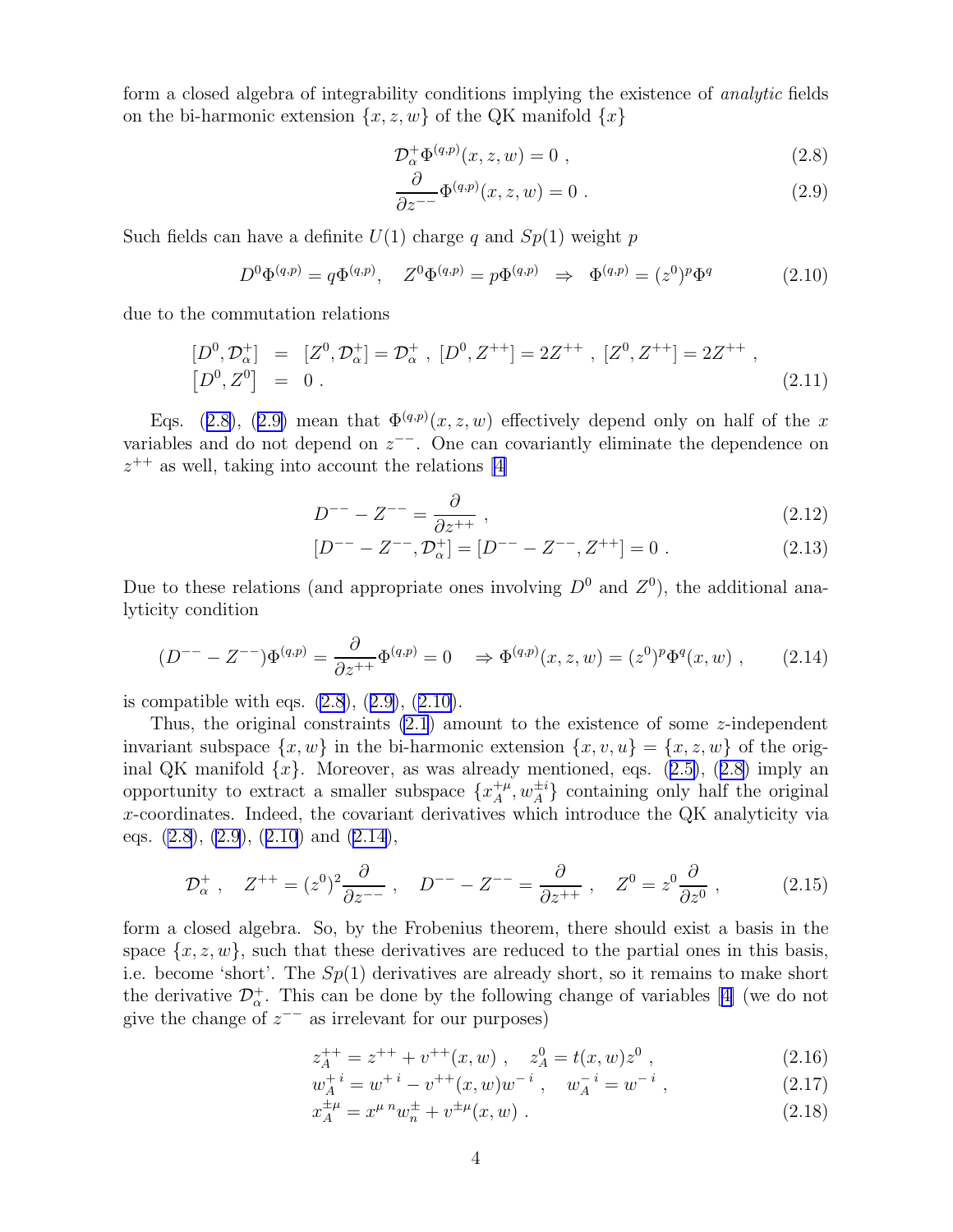<span id="page-5-0"></span>Here,  $v^{++}(x, w)$ ,  $t(x, w)$  and  $v^{\pm \mu}(x, w)$  are 'bridges' from the ' $\tau$ - world' where the QK analyticity is implicit, to the ' $\lambda$ -world' where it is manifest. The bridges can be consistently chosen independent of  $z$ -coordinates, once again due to the above integrability relations.One should accompany  $(2.16)$  -  $(2.18)$  $(2.18)$  by a rotation of all  $Sp(n)$  indices with an appropriate matrix bridge removing the  $Sp(n)$  connection part from  $\mathcal{D}^+_{\alpha}$ . The existence of such a bridge is also guaranteed by the aforementioned Frobenius theorem. As a result,  $\mathcal{D}_{\alpha}^{+}$  in the  $\lambda$ -world is given by

$$
(\mathcal{D}_{\alpha}^{+})_{\lambda} = z_{A}^{0} \left( E_{\alpha}^{\mu}(x, w) \frac{\partial}{\partial x_{A}^{-\mu}} + \rho_{\alpha}^{-}(x, w) \frac{\partial}{\partial z_{A}^{-}} \right) , \qquad (2.19)
$$

where the vielbeins are still functions over the whole space  $\{x, w\} = \{x_A, w_A\}$ . In what follows, we will ignore the terms containing  $z^{\pm\pm}$ -derivatives, since one can restrict the considerationto z-independent functions in view of the  $Sp(1)$  analyticity conditions  $(2.9)$  $(2.9)$ ,  $(2.14)$  $(2.14)$  and their  $\lambda$ -world counterparts. As far as we are interested in the QK metric, we can also assume these functions to have  $p = 0$ , i.e. ignore the  $Sp(1)$  weight terms.

Before going further, let us briefly explain the motivation of introducing extra  $Sp(1)$ bridges  $v^{++}(x, w)$ ,  $t(x, w)$  in the QK case compared to the HK case where no such objects appear[[3\]](#page-20-0). The point is that the  $Sp(1)$  vielbein part of  $\mathcal{D}_{\alpha}^{+}$  in the original basis contains aterm  $\sim \partial_W^{--}$  in parallel with the terms entering with z-derivatives [[4\]](#page-20-0). The shift of  $z^{++}$ and,respectively, of  $w_i^+$  in ([2.16](#page-4-0)), ([2.17](#page-4-0)) is necessary to ensure such term to be absent in the analytic basis. Simultaneously, the term  $\sim \partial/\partial z^{++}$  is removed. Analogously, the bridge  $t(x, w)$  is introduced in order to remove the terms ~  $Z^0$  from  $\mathcal{D}^+_{\alpha}$ .

We wish to stress that the introduction of z-coordinates is, to some extent, an auxiliary intermediate step. It is basically intended to consistently define the analyticity underlying the QK case and to arrive at the 'true' harmonic variables  $w_A^{+i} = u^{+i} - z_A^{++}u^{-i} =$  $w^{+i} - v^{++}(x, w)u^{-i}$ . The only manifestation of z coordinates is the presence of nontrivial harmonic part in the analyticity-preserving diffeomorphism group of  $\{x_{A}^{+\mu}$  $A^{\mu}_{A}, w^{\pm i}\}_A,$  $\delta w_A^+{}^i = \lambda^{++} (x_A^+$  $_{A}^{+},w_{A}) w_{A}^{-i}$  $A^i$ , along with the analytic diffeomorphisms  $\delta x^{\dagger \mu}_A = \lambda^{\dagger \hat{\mu}}_A$  $A^{+\mu} (x_A^+$  $^+_A, w_A$ ). The basic relations of the QK geometry in the  $\lambda$ -world, including the formula for the QK metric, contain no any trace of these auxiliary coordinates [\[4](#page-20-0)].

Next steps towards solving the QK constraints mimic those in the HK case  $[3]$ <sup> $\ddagger$ </sup>. The basic incentive is to show that the bridges, as well as the  $\lambda$ -world vielbein, can be expressed in terms of some unconstrained analytic object, the QK potential. Afterwards, the  $\tau$ -world vielbein and, hence, the sought QK metric can be restored from the  $\lambda$ -world ones by the change of variables inverse to([2.18\)](#page-4-0).

First,one observes that the particular harmonic dependence of the  $\tau$ -world  $\mathcal{D}^{\dagger}_{\alpha}$ , ([2.6\)](#page-3-0), amounts to imposing the relation

$$
[D^{++}, \mathcal{D}^+_{\alpha}] = 0 , \qquad (2.20)
$$

alongwith eqs. ([2.7\)](#page-3-0), [\(2.11](#page-4-0)), ([2.13\)](#page-4-0). In the  $\tau$ -basis  $D^{++}$  contains no derivatives with respect to x-coordinates, being simply  $D^{++} = \partial_u^{++}$  in the parametrization  $\{x, v, u\}$ . After passing to the  $\lambda$ -basis by eqs. [\(2.16\)](#page-4-0) - [\(2.18](#page-4-0)), it acquires induced vielbeins (together with

<sup>‡</sup>Quite analogous reasoning is employed while solving the constraints of self-dual Yang-Mills theory in the harmonic space approach [\[10](#page-20-0)] and those of  $N = 2$  supersymmetric Yang-Mills theory [\[1](#page-20-0)].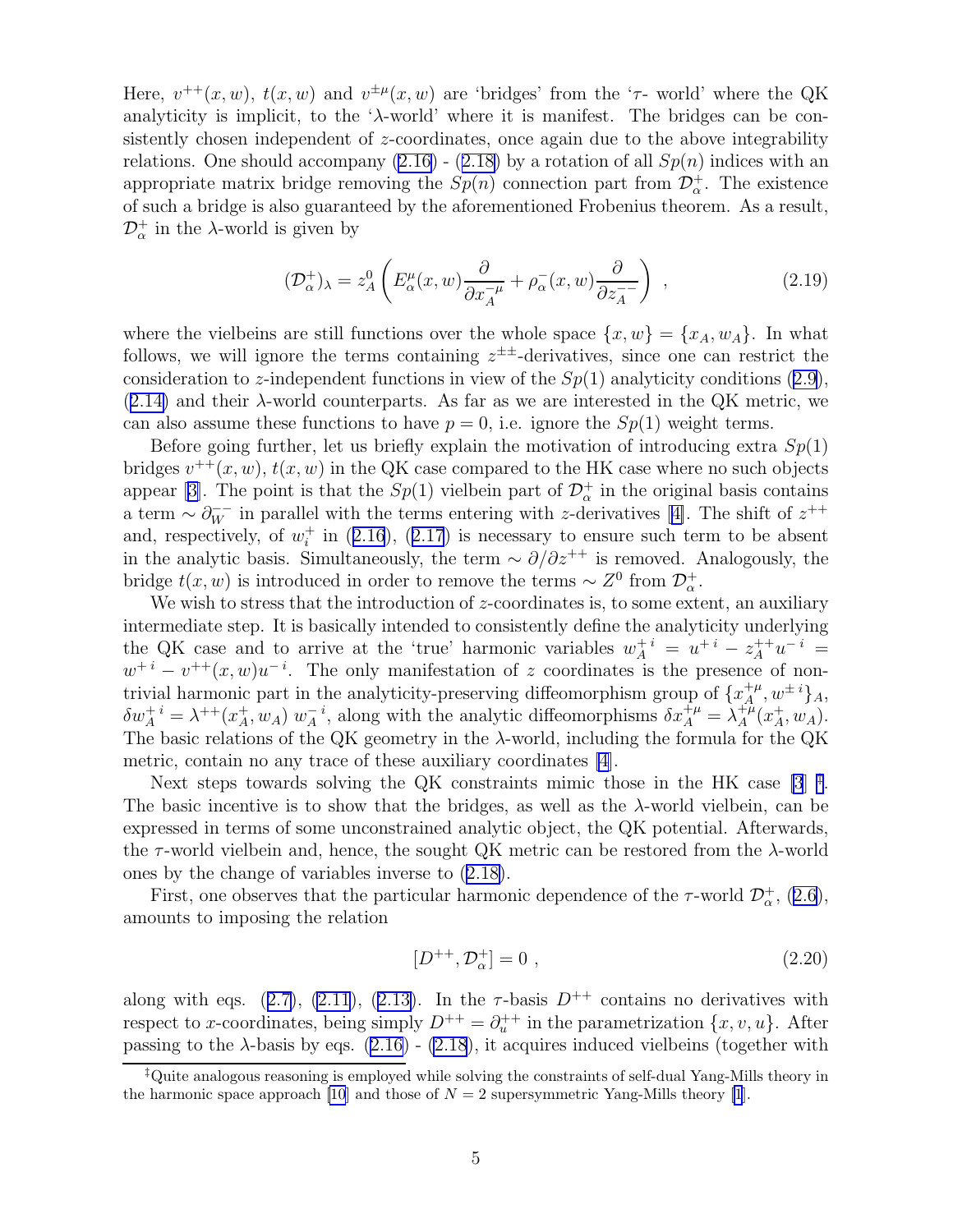<span id="page-6-0"></span>some induced gauge  $Sp(n)$  connection as a consequence of the rotation by a matrix  $Sp(n)$ bridge). Ignoring the  $z_a$ -terms and  $Sp(n)$ -connection, it reads

$$
(D^{++})_{\lambda} = \partial_A^{++} + H^{+3\mu}\partial_{\mu}^- + x^{+\mu}\partial_{\mu}^+ + H^{+4}\partial_A^{--} = \partial_w^{++} + v^{++}D^0 ,\qquad (2.21)
$$

where  $\partial_{\mu}^{\pm} \equiv \partial/\partial x_{A}^{\mp \mu}$  and  $H^{++-\mu} = x^{+\mu}$  as a result of partial fixing of the  $x^{-\mu}$ -diffeomorphisms gauge freedom[[4\]](#page-20-0) (in what follows, for brevity, we omit the subscript 'A' where this cannot cause a confusion). The induced vielbeins are related to the bridges as follows

$$
(\partial_w^{++} + v^{++})x_A^{+\mu} = H^{+3\mu} \tag{2.22}
$$

$$
(\partial_w^{++} + v^{++})v^{++} = -H^{+4} \tag{2.23}
$$

Besides, the gauge-fixing just mentioned yields the following equation for  $x_A^{-\mu}$ A

$$
(\partial_w^{++} - v^{++})x_A^{-\mu} = x_A^{+\mu} \tag{2.24}
$$

These equations are written in the  $\tau$ -basis  $\{x, w\}$  with taking account of the definition  $(2.18).$  $(2.18).$  $(2.18).$ 

Further,the commutation relation ([2.20\)](#page-5-0) in the  $\lambda$ - basis implies the *analyticity* of  $H^{+3\mu}$ ,  $H^{+4}$ , i.e. their independence of  $x_A^{-\mu}$  $A^{\mu}$ :

$$
[(D^{++})_{\lambda}, (\mathcal{D}_{\alpha}^+ )_{\lambda}] = 0 \Rightarrow
$$
  
\n
$$
\partial_{\mu}^+ H^{+3\mu} = \partial_{\mu}^+ H^{+4} = 0 \Rightarrow H^{+3\mu} = H^{+3\mu} (x_A^+, w_A) , H^{+4} = H^{+4} (x_A^+, w_A) , (2.25)
$$

where  $(\mathcal{D}_{\alpha}^{+})_{\lambda}$  was defined in [\(2.19\)](#page-5-0).

The analytic harmonic vielbein  $H^{+4}$  is basically just the unconstrained QK potential while  $H^{+3\mu}$  is expressed in terms of it. To be more precise, the QK potential  $\mathcal{L}^{+4}$ , as it wasdefined in [[4\]](#page-20-0), is related to  $H^{+4}$  as

$$
H^{+4}(x_A^+, w_A) = R\mathcal{L}^{+4}(x_A^+, w_A) + Rx_\mu^+ H^{+3\mu}(x_A^+, w_A)
$$
\n(2.26)

and

$$
H^{+3\nu} = \frac{1}{2} \Omega^{\nu\mu} \hat{\partial}^-_{\mu} \mathcal{L}^{+4} , \qquad (2.27)
$$

$$
\hat{\partial}_{\mu}^{-} \equiv \partial_{\mu}^{-} + R x_{\mu}^{+} \partial_{A}^{-} , \qquad (2.28)
$$

where we have explicitly singled out the constant  $R$  as a contraction parameter to the corresponding HK manifold. Note that eqs.  $(2.26)$ ,  $(2.27)$  were derived in [\[4](#page-20-0)] after several gauge-fixings of the  $\lambda$ -world gauge freedom, including the one soldering analytic diffeomorphisms in  $\{x_A^+\}$  $A, w_A$  with the tangent space analytic  $Sp(n)$  rotations. Henceforth, we deal with the QK geometry relations in such a maximally gauge-fixed framework, with all the pure gauge quantities gauged away.

It can be shown that the only constraint to be satisfied by  $\mathcal{L}^{+4}$  is its analyticity, so this object encodes all the information about the relevant QK metric, whence its name 'QK potential'. Choosing one or another explicit  $\mathcal{L}^{+4}$ , and substituting (2.26), (2.27) into eqs.  $(2.22)$  -  $(2.24)$ , one can solve the latter for  $x^{\pm \mu}$  and  $v^{++}$  as functions of harmonics and the  $\tau$ -basis coordinates  $x^{\mu n}$  which now can be interpreted as the integration constants of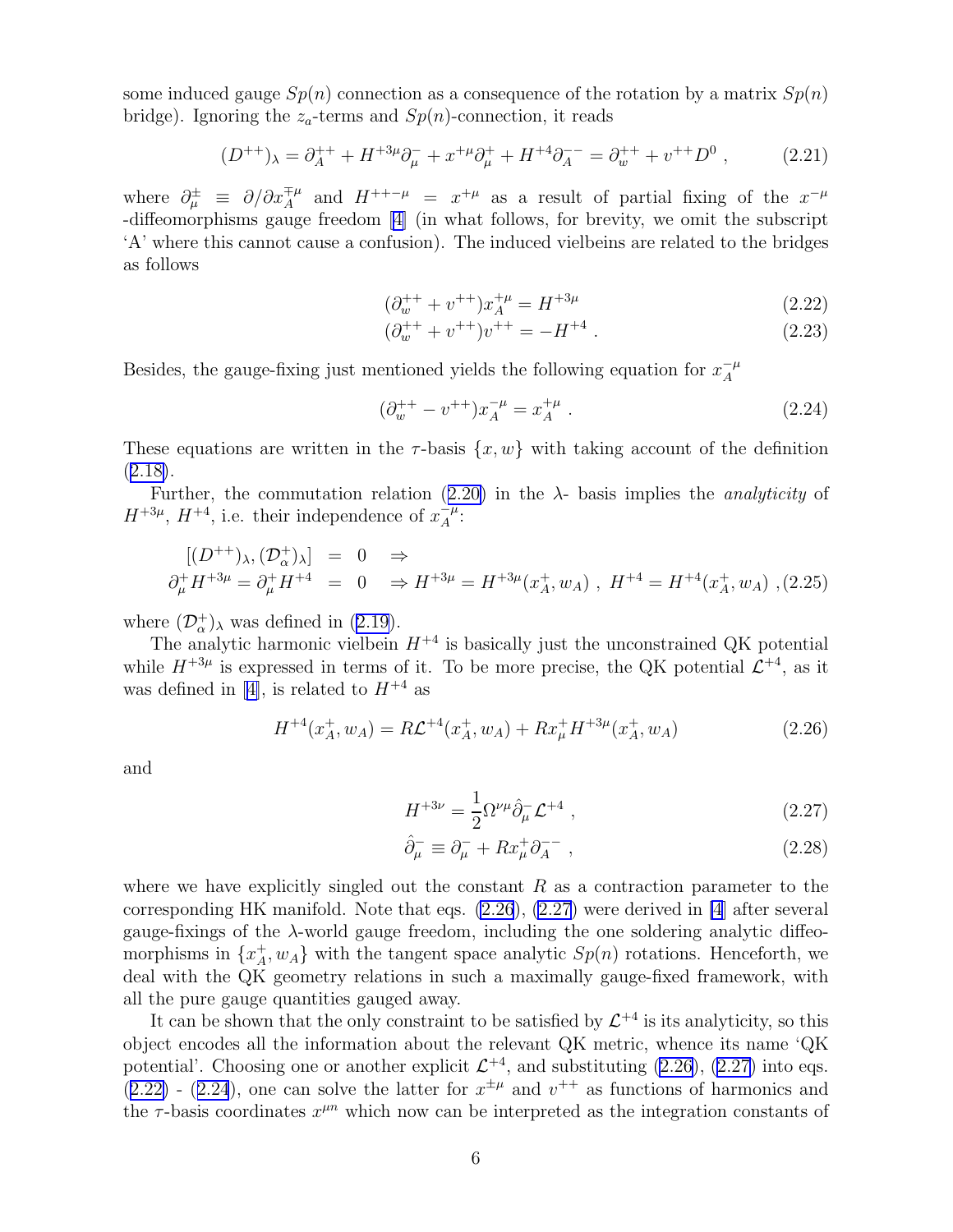<span id="page-7-0"></span>eq.([2.22\)](#page-6-0) considered as a differential equation on the sphere  $S^2 \sim w^{\pm i}$  (in each specific case solving such equations could be a highly non-trivial task). Having the explicit form of the variable change([2.16\)](#page-4-0) -([2.18\)](#page-4-0), it remains to find the appropriate expression of the λ-world vielbeins in terms of  $\mathcal{L}^{+4}$  in order to be able to compute the τ-world vielbein and hence the QK metric itself.

To this end, one should firstly find the  $\lambda$ -basis form of the covariant derivative  $D^{--}$ (it equals to  $\partial_u^{--}$  in the  $\tau$ -basis  $\{x, v, u\}$ ). Once again, up to the *z*-derivative and  $Sp(n)$ connection terms, it reads [\[4\]](#page-20-0)

$$
(D^{--})_{\lambda} = (z^0)^{-2} (\psi \Delta^{--} + \ldots) , \qquad (2.29)
$$

$$
\Delta^{--} = \partial_A^{--} + H^{--+\mu} \partial_\mu^- + H^{-3\mu} \partial_\mu^+ = \frac{1}{1 - \partial_w^{--} v^{++}} \partial_w^{--} , \qquad (2.30)
$$

$$
H^{--+\mu} = \Delta^{--} x_A^{+\mu} = \frac{1}{1 - \partial_w^{--} v^{++}} \partial_w^{--} x_A^{+\mu},
$$
  

$$
H^{-3\mu} = \Delta^{--} x_A^{-\mu} = \frac{1}{1 - \partial_w^{--} v^{++}} \partial_w^{--} x_A^{-\mu},
$$
(2.31)

$$
\psi = t^2 \left( 1 - \partial_{w}^{-} - v^{++} \right) = \frac{1}{1 - R x_{\mu}^{+} H^{-- + \mu}} \equiv \frac{1}{1 - R(x \cdot H)} \ . \tag{2.32}
$$

After that one defines the  $\lambda$ -world derivative  $(\mathcal{D}_{\alpha}^-)_{\lambda}$  by

$$
(\mathcal{D}_{\alpha}^{-})_{\lambda} = [(D^{--})_{\lambda}, (\mathcal{D}_{\alpha}^{+})_{\lambda}] = (z_{A}^{0})^{-1} \left( E_{\alpha}^{-\mu -}(x, w)\partial_{\mu}^{+} + E_{\alpha}^{-\mu +}(x, w)\hat{\partial}_{\mu}^{-} + \ldots \right) , \quad (2.33)
$$

wherethe explicit form of the vielbeins on the r.h.s. can be found in [[4\]](#page-20-0). Let us emphasize that (2.33) is simply the  $\lambda$ -basis form of the  $\tau$ -basis relation

$$
[D^{--}, \mathcal{D}_{\alpha}^+] = \mathcal{D}_{\alpha}^- = (z^0)^{-1} \left( w^{-i} e_{\alpha i}^{\mu n} \partial_{\mu n} + \ldots \right) \ . \tag{2.34}
$$

Making use of the basic postulate of Riemann geometry, that is requiring the commutator  $[(\mathcal{D}_{\alpha}^-)_{\lambda},(\mathcal{D}_{\alpha}^+)_{\lambda}]$  to contain no torsion in x-directions, one expresses (after appropriate gauge-fixings) the  $\lambda$ -world vielbeins  $E^{\mu}_{\alpha}$ ,  $E^{-\mu \pm}_{\alpha}$  in [\(2.19](#page-5-0)), (2.33) in terms of the harmonic vielbeins  $H^{--+\mu}$ ,  $H^{-3\mu}$  and, by eqs. (2.31), in terms of  $v^{++}$ ,  $x_A^{\pm \mu}$  $A^{\pm \mu}$ . Instead of explicitly giving these rather complicated expressions, we give here the expressions for the λ-world metric components which are comparatively simple

$$
g_{(\lambda)}^{MN} = E^{+M\alpha} E_{\alpha}^{-N} - E^{-M\alpha} E_{\alpha}^{+N}, \qquad M, N = (\nu +, \nu -)
$$
\n
$$
g_{(\lambda)}^{\mu + \nu +} = 0, \qquad g_{(\lambda)}^{\mu + \nu -} = g_{(\lambda)}^{\nu - \mu +} = -E^{-\mu + \alpha} E_{\alpha}^{+ \nu -} = \Omega^{\mu \rho} (\partial \hat{H})^{-1}{}_{\rho}^{\nu},
$$
\n
$$
g_{(\lambda)}^{\mu - \nu -} = E^{+\mu - \alpha} E_{\alpha}^{-\nu -} - E^{-\mu - \alpha} E_{\alpha}^{+ \nu -} = -2 \Omega^{\rho \sigma} (\partial \hat{H})^{-1}{}_{\sigma}^{\omega} (\partial \hat{H})^{-1}{}_{\rho}^{\mu} \partial_{\omega}^{+} \hat{H}^{-3\nu} .
$$
\n(2.36)

Here

$$
(\partial \hat{H})^{\mu}_{\nu} \equiv \partial_{\nu}^{+} \hat{H}^{--+\mu} \,, \tag{2.37}
$$

$$
\hat{H}^{--+\mu} \equiv \frac{1}{1 - R(x \cdot H)} H^{--+\mu} , \qquad \hat{H}^{-3\mu} \equiv \frac{1}{1 - R(x \cdot H)} H^{-3\mu} . \tag{2.38}
$$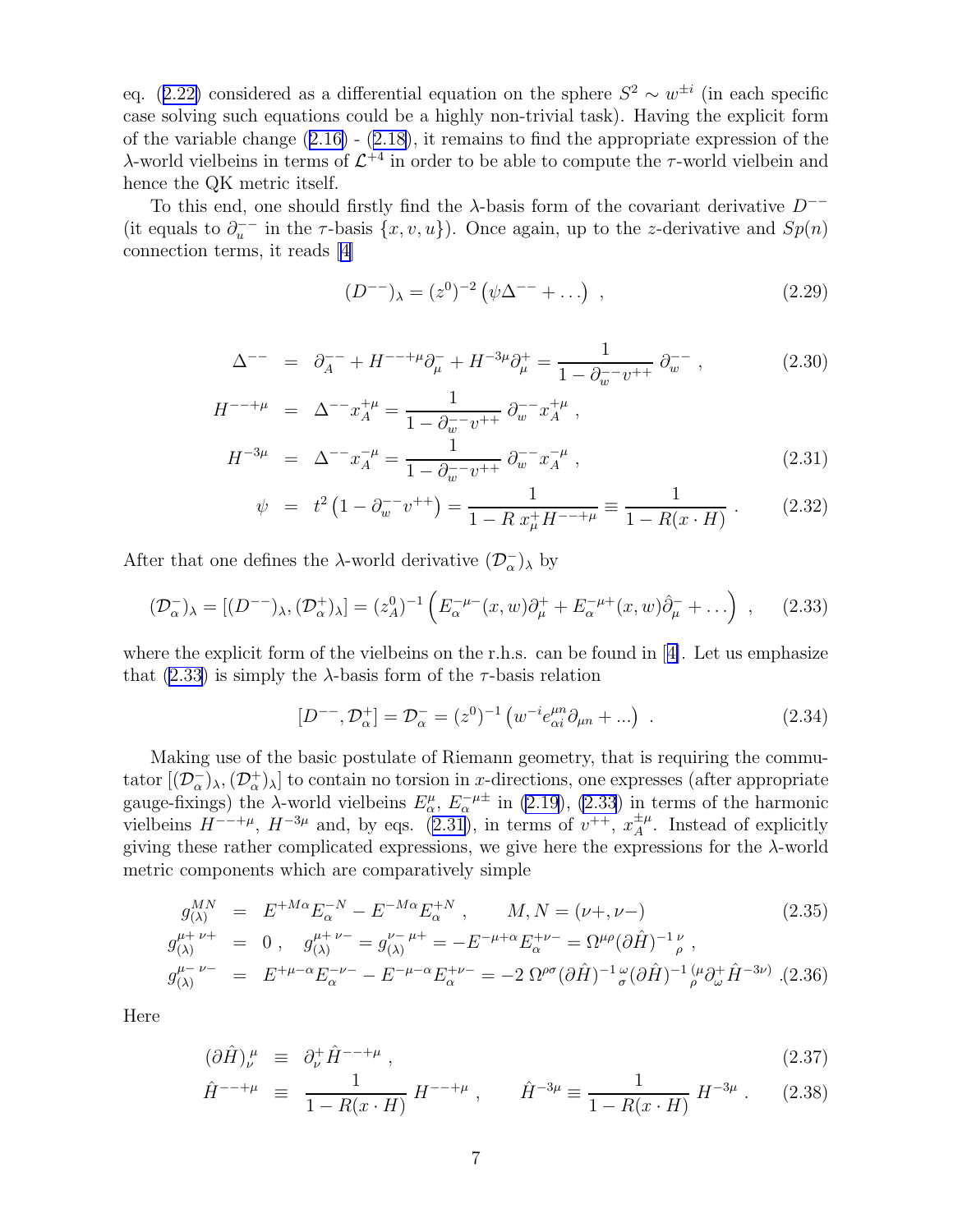<span id="page-8-0"></span>Now, making the inverse change of variables  $x_A^{\pm \mu}$  $x_A^{\pm \mu}, w_A^{\pm i} \rightarrow x^{\mu m}, w^{\pm i}$  in  $(\mathcal{D}_{\alpha}^{\pm})_{\lambda}$  and comparing the result with([2.6\)](#page-3-0), [\(2.34](#page-7-0)), [\(2.3](#page-3-0)), taking account of the completeness relation

$$
w^{+ i} w^{- k} - w^{+ k} w^{- i} = \epsilon^{k i} ,
$$

one reads off the expression for the  $\tau$ -world metric. It is as follows

$$
g^{\mu s \nu m} = g_{(\lambda)}^{\omega - \sigma -} \partial_{\omega}^+ x^{\mu s} \partial_{\sigma}^+ x^{\nu m} + g_{(\lambda)}^{\omega + \sigma -} \left( \hat{\partial}_{\omega}^- x^{\mu s} \partial_{\sigma}^+ x^{\nu m} + \hat{\partial}_{\omega}^- x^{\nu m} \partial_{\sigma}^+ x^{\mu s} \right) , \qquad (2.39)
$$

where $\hat{\partial}_{\mu}^{-}$  was defined in ([2.28](#page-6-0)). All the quantities entering ([2.36\)](#page-7-0), (2.39) can be expressed throughthe  $\tau$ -basis derivatives of  $x_A^{\pm \mu}$  using [\(2.31\)](#page-7-0), [\(2.37](#page-7-0)), ([2.38](#page-7-0)) and the following relations

$$
\partial_{\mu}^{+} = (\partial_{\mu}^{+} x^{\rho n}) \nabla_{\rho n} , \quad \nabla_{\rho m} = \partial_{\rho m} + \frac{1}{1 - \partial_{w}^{-} v^{++}} (\partial_{\rho m} v^{++}) \partial_{w}^{-} \tag{2.40}
$$

$$
\partial_{\mu}^{\pm} x^{\rho m} \nabla_{\rho m} x^{\pm \nu} = 0 , \qquad \partial_{\mu}^{\mp} x^{\rho m} \nabla_{\rho m} x^{\pm \nu} = \delta_{\mu}^{\nu} , \qquad (2.41)
$$

$$
\partial_A^{-} x^{\rho m} = -H^{--+\mu} \partial_\mu^{-} x^{\rho m} - H^{-3\mu} \partial_\mu^{+} x^{\rho m} . \tag{2.42}
$$

Note the useful equation

$$
(\partial_w^{++} + v^{++})\partial_\mu^+ x^{\rho k} = 0 , \qquad (2.43)
$$

which follows from the analyticity-preserving relation  $[D^{++}, \partial^+_\mu] = 0$  and the obvious property  $D^{++}x^{\rho k}=0$ .

In the case of 4-dimensional QK manifolds we will deal with in the sequel  $(\mu, \nu = 1, 2)$ , the expression for the  $\tau$ -basis metric (2.39) can be essentially simplified. After some algebra one gets

$$
g^{\mu s \ \nu m} = \frac{1}{\det(\partial \hat{H})} \frac{1}{[1 - R(x \cdot H)](1 - \partial^{-1} \tilde{v}^{++})} G^{\mu s \ \nu m}, \qquad (2.44)
$$

$$
G^{\mu s \ \nu m} = \epsilon^{\lambda \rho} \left[ \partial_w^{\nu -} X_{\lambda}^{+\mu s} \ X_{\rho}^{+\nu m} + (\mu s \leftrightarrow \nu m) \right], \tag{2.45}
$$

where

$$
X_{\rho}^{+\mu m} \equiv \partial_{\rho}^{+} x^{\mu m} \tag{2.46}
$$

are solutions of the system of algebraic equations

$$
X_{\rho}^{+\mu m} \nabla_{\mu m} x^{-\nu} = \delta_{\rho}^{\nu}, \qquad X_{\rho}^{+\mu s} \nabla_{\mu s} x^{+\nu} = 0.
$$
 (2.47)

Note also the useful formula

$$
\det(\partial \hat{H}) = \frac{1}{[1 - R(x \cdot H)]^3} \det(\partial H)
$$
\n(2.48)

which follows from the relation

$$
(\partial \hat{H})^{\mu}_{\nu} = (\partial H)^{\rho}_{\nu} \left( \delta^{\mu}_{\rho} + R \frac{1}{1 - R(x \cdot H)} x^+_{\rho} H^{---+\mu} \right) \tag{2.49}
$$

Before closing this Section, we summarize the steps leading from the given QK poten-tial $\mathcal{L}^{+4}$ , eq. ([2.26\)](#page-6-0), to the QK metric  $g^{\mu s \ \nu m}$ , eqs. ([2.36\)](#page-7-0), (2.39), (2.44), (2.45).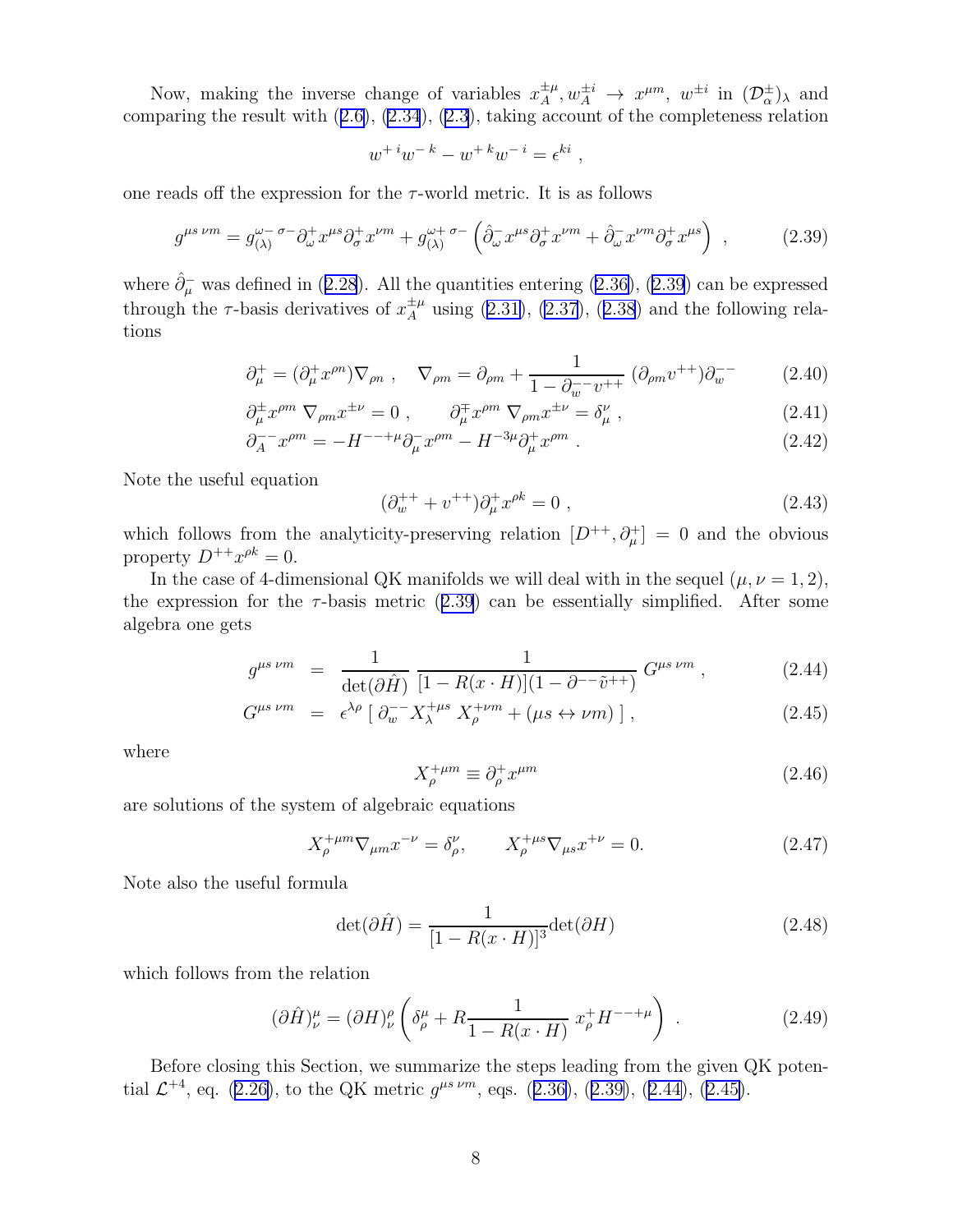<span id="page-9-0"></span>**A**.Using eqs.  $(2.26)$  $(2.26)$  $(2.26)$ ,  $(2.27)$  $(2.27)$ , one expresses the harmonic vielbeins  $H^{+4}$ ,  $H^{+3\mu}$  through  $\mathcal{L}^{+4}$ and substitute these expressions into the differential equations for bridges ([2.22](#page-6-0)) - $(2.24).$  $(2.24).$  $(2.24).$ 

**B**.One solves  $(2.22)$  $(2.22)$  -  $(2.24)$  $(2.24)$  for  $v^{++}$ ,  $x^{\pm \mu}$  and obtains the latter as functions of the  $\tau$ -basis coordinates  $x^{\mu m}, w^{\pm i}$  (this is the most difficult step).

C.One computes the vielbeins  $H^{--+\mu}$ ,  $H^{-3\mu}$  using the definition ([2.31\)](#page-7-0) and convert their  $\partial^{\dagger}_{\mu}$  -derivatives into  $\partial_{\mu m}$  by making use of eq. [\(2.40](#page-8-0)).

**D**. One computes  $\nabla_{\mu n} x^{\pm \rho}$  and finds the components of the inverse matrix  $\partial_{\mu}^{+} x^{\rho m}$ ,  $\hat{\partial}_{\mu}^{-} x^{\rho m}$ by solving the algebraic eqs. [\(2.41](#page-8-0)) or([2.47](#page-8-0)).

E. One substitutes all that into eqs.  $(2.36)$ ,  $(2.39)$  or  $(2.44)$ ,  $(2.45)$  and finds the explicit form of the QK metric as a function of the original coordinates  $x^{\mu m}$ .

We should stress that these steps go along the same line as in the HK case[[3\]](#page-20-0). The differences are, first, the presence of an extra bridge  $v^{++}$  and the necessity to solve the corresponding bridge equation  $(2.23)$  and, second, the presence of a non-zero constant R in all the relations and equations that essentially complicates the computations as compared to the HK case. Nevertheless, in both cases, the QK and HK ones, the basic geometric object is  $\mathcal{L}^{+4}(x_A^+)$  $_A^+, w_A$ ). This implies that any HK metric has its QK counterparts, the former following from the latter via contraction  $R \to 0$ . In particular, the flat 4n-dimensional HK manifold has as its QK analogs the compact or non-compact homogeneous spaces  $Sp(n+1)/Sp(n) \times Sp(1)$  or  $Sp(n,1)/Sp(n) \times Sp(1)$ , depending on the sign of R. This casecorresponds to  $\mathcal{L}^{+4} = 0$  $\mathcal{L}^{+4} = 0$  $\mathcal{L}^{+4} = 0$  [4]. In the next Section we consider a 4-dimensional QK manifold with a simplest non-trivial  $\mathcal{L}^{+4}$ , the QK analog of the well-known Taub-NUT space[[9\]](#page-20-0).

# 3 Quaternionic Taub-NUT: bridges and harmonic vielbeins

The QK counterpart of the Taub-NUT manifold is characterized by the same  $\mathcal{L}^{+4}$  [\[11\]](#page-20-0)

$$
\mathcal{L}^{+4} = \left( c_{(\mu\nu)} x_A^{+\mu} x_A^{+\nu} \right)^2 \equiv \left( \phi^{++} \right)^2 \ . \tag{3.1}
$$

Here  $\mu, \nu = (1, 2)$  and  $c_{\mu\nu} = c_{\nu\mu}$  is a constant 3-vector satisfying the reality condition  $\frac{8}{3}$ 

$$
\overline{(c_{\mu\nu})} \equiv \overline{c}^{\mu\nu} = \epsilon^{\mu\rho} \epsilon^{\nu\sigma} c_{\rho\sigma} \ . \tag{3.2}
$$

The conjugation rules for the coordinates  $x^{\pm \mu}$  are as follows

$$
\overline{(x^{\pm \mu})} = -\epsilon_{\mu\nu} x^{\pm \nu} \quad \rightarrow \quad \overline{\phi^{++}} = \phi^{++} \ . \tag{3.3}
$$

<sup>&</sup>lt;sup>§</sup>We adopt the convention  $\epsilon_{12} = -\epsilon^{12} = 1$ .

<sup>¶</sup>When applied to the harmonic-dependent objects, the complex conjugation is always understood as a generalized one, i.e. the product of the ordinary conjugation and Weyl reflection of harmonics[[1\]](#page-20-0).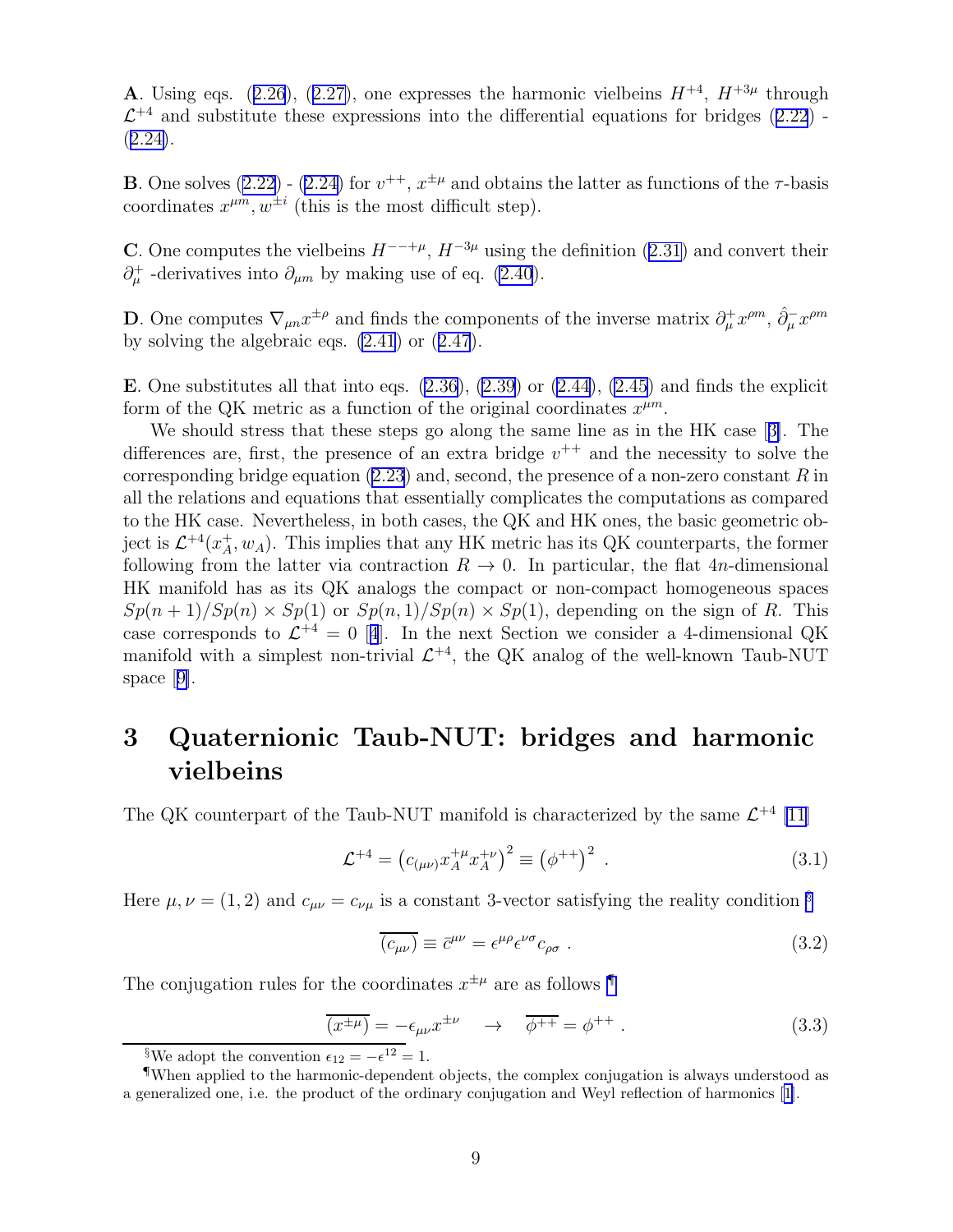<span id="page-10-0"></span>They agree with the following reality condition for the  $\tau$ -basis coordinates

$$
\overline{x^{\mu i}} = \epsilon_{\mu\nu}\epsilon_{ik}x^{\nu k} \tag{3.4}
$$

In what follows we will frequently use the definition

$$
x^+ \equiv x^{+1}
$$
,  $\bar{x}^+ = \overline{(x^+)} = -x^{+2}$ ,  $\overline{(\bar{x}^+)} = -x^+$ . (3.5)

Making use of the freedom of constant  $SU(2)$  rotations of  $x^{+\mu}$  with respect to the doublet index  $\mu$ , one can bring  $c_{\mu\nu}$  to the form with one non-zero component

$$
c_{\mu\nu} \to c_{12} \equiv -i\lambda \ , \bar{\lambda} = \lambda \ . \tag{3.6}
$$

In this frame

$$
\phi^{++} = -2i\lambda x^{+1} x^{+2} = 2i\lambda x^{+} \bar{x}^{+} . \tag{3.7}
$$

The remnant of the above  $SU(2)$  is the  $U(1)$  symmetry

$$
x^{+}{}' = e^{i\alpha} x^{+} , \qquad \bar{x}^{+}{}' = e^{-i\alpha} \bar{x}^{+} , \qquad (3.8)
$$

which is an obvious invariance of  $\phi^{++}$  and  $\mathcal{L}^{+4}$ , and so it is an isometry of the correspond-ingQK metric (like in the TN case [[2](#page-20-0)]). It appeared first in a  $N = 2$  supersymmetry context $[4, 2]$  $[4, 2]$  $[4, 2]$  where it was called the Pauli-Gürsey symmetry. This symmetry, like in the TN case[[2\]](#page-20-0), will essentially help in deducing the QK metric within the present approach.

To construct the QK metric related to  $\mathcal{L}^{+4}$  ([3.1\)](#page-9-0) we will follow the steps listed at the end of the preceding Section. We will omit the subscripts  $A'$  of the analytic subspace coordinates and the subscript ' $w'$  of the  $\tau$ -basis partial harmonic derivatives.

At the step A we have

$$
H^{+3\mu} = \frac{1}{2} \epsilon^{\mu\nu} \partial_{\nu}^{-} \mathcal{L}^{+4} = 2c_{\rho}^{\mu} x^{+\rho} \phi^{++} , \quad H^{+4} = R \left( \mathcal{L}^{+4} + x_{\nu}^{+} H^{+3\nu} \right) = -R(\phi^{++})^2 , \quad (3.9)
$$

$$
\partial^{++}v^{++} + R(v^{++})^2 = (\phi^{++})^2 , \qquad (3.10)
$$

$$
(\partial^{++} + Rv^{++})x^{+\mu} = 2c^{\mu}_{\rho}x^{+\rho}\phi^{++} \tag{3.11}
$$

$$
(\partial^{++} - Rv^{++})x^{-\mu} = x^{+\mu} . \tag{3.12}
$$

In order to have a well-defined HK limit, we have rescaled  $v^{++}$  as

$$
v^{++} \Rightarrow Rv^{++} .
$$

According to the step  $\bf{B}$  we should now solve the system of differential equations (3.10) - (3.12). We will start with (3.10), (3.11). Defining

$$
v^{++} = \partial^{++}v \ , \quad \omega \equiv e^{Rv} \ , \quad \hat{x}^{+\mu} \equiv \omega \ x^{+\mu} \ , \quad \hat{\phi}^{++} = c_{\mu\nu}\hat{x}^{+\mu}\hat{x}^{+\nu} = \omega^2 \ \phi^{++} \ , \tag{3.13}
$$

we rewrite (3.10), (3.11) as

$$
(\partial^{++})^2 \omega = R \frac{(\hat{\phi}^{++})^2}{\omega^3} , \qquad (3.14)
$$

$$
\partial^{++}\hat{x}^{+\mu} = 2\frac{\hat{\phi}^{++}}{\omega^2} c^{\mu}_{\rho}\hat{x}^{+\rho} \equiv 2\kappa^{++} c^{\mu}_{\rho}\hat{x}^{+\rho} . \tag{3.15}
$$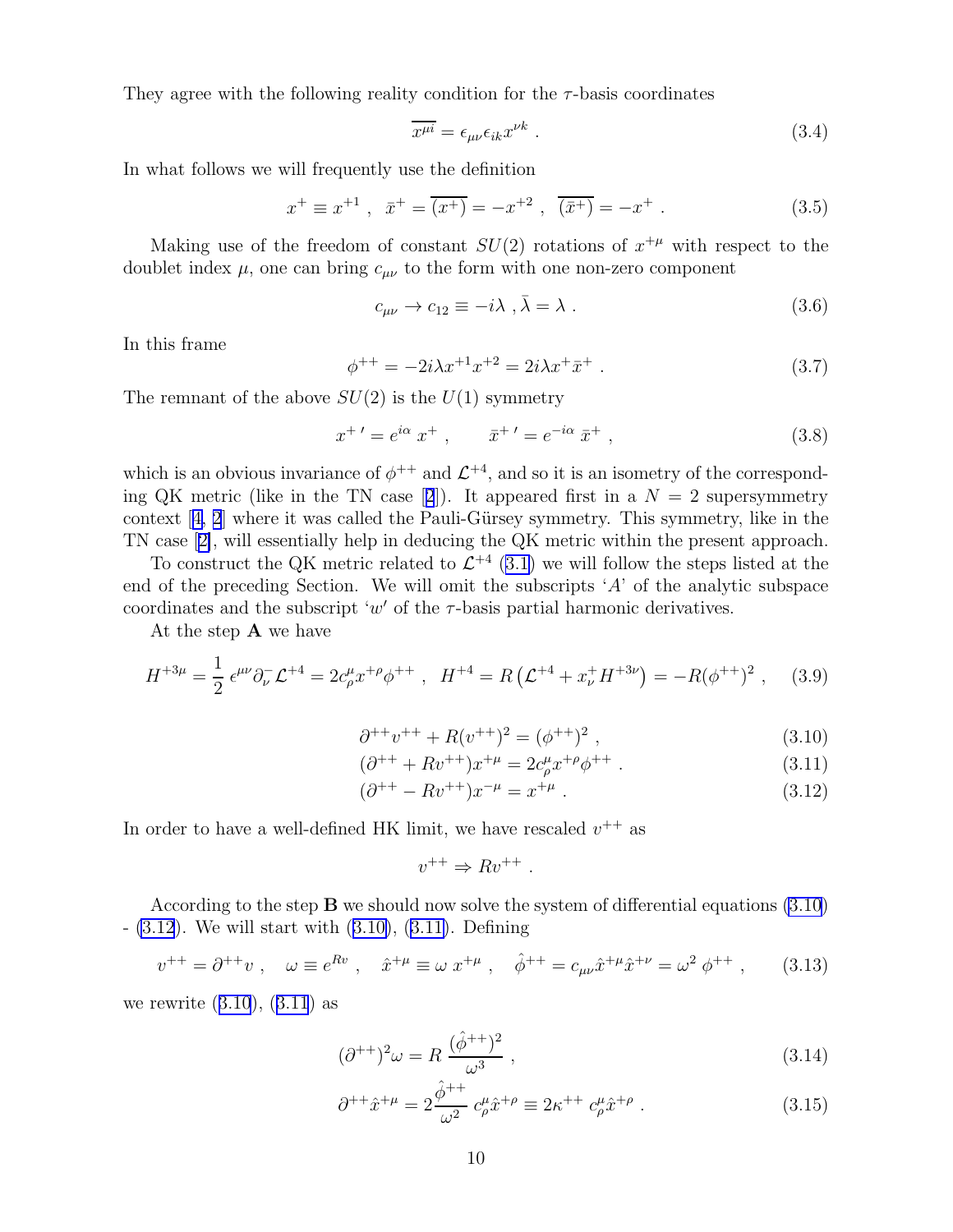<span id="page-11-0"></span>From eq. [\(3.15](#page-10-0)) and the definition of  $\hat{\phi}^{++}$  one immediately finds

$$
\partial^{++}\hat{\phi}^{++} = 0 \quad \Rightarrow \quad \hat{\phi}^{++} = \hat{\phi}^{ik}(x)w_i^+w_k^+ \ . \tag{3.16}
$$

We observe that eq.([3.14\)](#page-10-0) is none other than the pure harmonic part of the equation defining the Eguchi-Hanson metric in the harmonic superspace approach [\[5](#page-20-0)]! Its general solution was given in [\[5](#page-20-0)], it depends on four arbitrary integration constants, that is, in our case, on four arbitrary functions of  $x^{\mu i}$ . However, these harmonic constants turn out to be unessential due to four hidden gauge symmetries of the set of equations [\(3.14](#page-10-0)) - ([3.12\)](#page-10-0). One of them is the scale invariance

$$
v' = v + \beta(x) , \quad \omega' = e^{R\beta} \omega , \quad \hat{\phi}^{++'} = e^{2R\beta} \hat{\phi}^{++} , \quad v^{++'} = v^{++} , \quad x^{\pm \mu'} = x^{\pm \mu} . \tag{3.17}
$$

It is a trivial consequence of the definition of  $v$  in eq. [\(3.13](#page-10-0)). Another symmetry is less trivial, this is a hidden gauge  $SU(2)$  symmetry

$$
\delta v = -\frac{1}{R}\alpha^{+-} + \alpha^{--}\partial^{++}v \ , \quad \delta v^{++} = -\frac{1}{R}\alpha^{++} + \alpha^{--}\partial^{++}v^{++} + 2\alpha^{+-}v^{++} \ , (3.18)
$$

$$
\delta x^{\pm \mu} = \alpha^{- -} \partial^{++} x^{\pm \mu} \pm \alpha^{+-} x^{\pm \mu} \,, \tag{3.19}
$$

with

$$
\alpha^{\pm \pm} = \alpha^{(ik)}(x) w_i^{\pm} w_k^{\pm} , \qquad \alpha^{+-} = \alpha^{(ik)}(x) w_i^+ w_k^- .
$$

Using this gauge freedom one can gauge away four integration constants in  $\omega$  and write a general solution of eq. [\(3.14](#page-10-0)) in a fixed gauge in the following simple form

$$
\omega = \sqrt{1 + R\hat{\phi}^2} \quad \Rightarrow \quad v = \frac{1}{2R} \ln(1 + R\hat{\phi}^2) \tag{3.20}
$$

$$
v^{++} = \partial^{++}v = \frac{\hat{\phi}\ \hat{\phi}^{++}}{1 + R\hat{\phi}^2} \ , \qquad \hat{\phi} \equiv \hat{\phi}^{(ik)}(x)w_i^+w_k^- \ . \tag{3.21}
$$

Of course, one can always restore the general form of the solution as it is given in [\[5](#page-20-0)], acting on  $(3.20)$  by the group  $(3.17)$ ,  $(3.18)$ ,  $(3.19)$  (with making use of a finite form of these transformations). Note that only the rigid subgroup  $\alpha^{(ik)} = \text{const}$  of (3.18), (3.19) preserves the analytic subspace  $\{x_A^{+\mu}$  ${}_{A}^{+\mu}, w_{A}^{\pm i}$ , so the  $\tau$ -world metric is expected to be invariant only under this subgroup. Nevertheless, later on we will see that the whole effect of the full gauge  $SU(2)$  transformation is reduced to the rotation of the metric corresponding to the fixed-gauge solution (3.21) by some harmonic-independent non-singular matrix. Thus in what follows we can stick to the solution (3.20), (3.21).

Note that, defining

$$
2\lambda^2 s^2 \equiv \hat{\phi}^{(ik)} \hat{\phi}_{(ik)} , \qquad (3.22)
$$

and using the completeness relation for harmonics, one gets an important relation

$$
1 - R\partial^{-} v^{++} = \left(1 - R\lambda^2 s^2\right) \frac{1 - R\hat{\phi}^2}{[1 + R\hat{\phi}^2]^2} \,. \tag{3.23}
$$

Now we are prepared to solve eqs.([3.11\)](#page-10-0) or [\(3.15\)](#page-10-0). This can be done in a full analogy with the HK Taub-NUT case [\[2](#page-20-0)],based essentially upon the PG invariance  $(3.8)$  $(3.8)$ . Using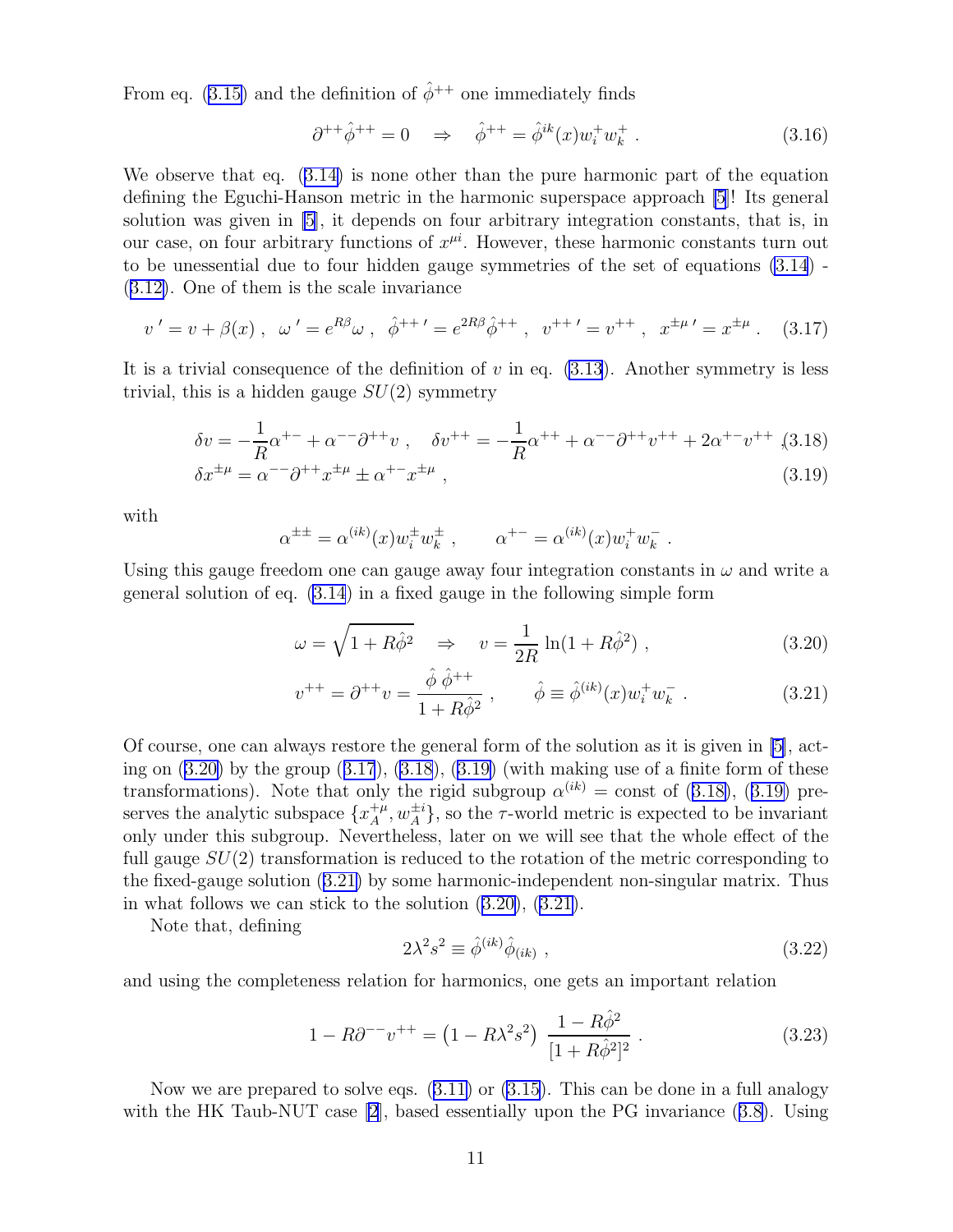<span id="page-12-0"></span> $(3.21)$  $(3.21)$ , we obtain

$$
\kappa^{++} = \partial^{++}\kappa ,
$$
  
(1)  $R > 0$ ,  $\kappa \equiv \kappa_{(1)} = \frac{1}{\sqrt{R}} \arctan\left(\sqrt{R}\hat{\phi}\right);$  (3.24)

(2) 
$$
R < 0
$$
,  $\kappa \equiv \kappa_{(2)} = \frac{1}{\sqrt{|R|}} \operatorname{arctanh} \left( \sqrt{|R|} \hat{\phi} \right)$ . (3.25)

For definiteness, in what follows we will choose the solution (3.24). Then, passing to the complex notation  $(3.5)$ , choosing the particular  $SU(2)$  frame  $(3.6)$  and making the redefinition

$$
\hat{x}^+ = \exp\{2i\kappa\}\tilde{x}^+ , \qquad \overline{\hat{x}^+} = \exp\{-2i\kappa\}\bar{x}^+ , \qquad (3.26)
$$

we reduce([3.15\)](#page-10-0) to

$$
\partial^{++} \tilde{x}^+ = 0 \quad \Rightarrow \n\tilde{x}^+ = x^i w_i^+, \quad \tilde{\bar{x}}^+ = \bar{x}_i w^{+i} = -\bar{x}^i w_i^+, \quad \hat{\phi} = -2i\lambda x^{(i} \bar{x}^k) w_i^+ w_k^-,
$$
\n(3.27)

where, in expressing  $\hat{\phi}$ , we essentially made use of the PG symmetry [\(3.8](#page-10-0)). Note that the quantitys defined in eq.  $(3.22)$  $(3.22)$  is expressed as follows

$$
s = x^i \bar{x}_i \tag{3.28}
$$

Combining eqs.  $(3.13)$ ,  $(3.20)$ ,  $(3.26)$  and  $(3.27)$  we can now write the expressions for  $x^+$ ,  $\bar{x}^+$  in the following form

$$
x^{+} = \frac{1}{\sqrt{1 + R\hat{\phi}^{2}}} \exp\{2i\kappa\} \; x^{i} w_{i}^{+} \; , \quad \bar{x}^{+} = -\frac{1}{\sqrt{1 + R\hat{\phi}^{2}}} \exp\{-2i\kappa\} \; \bar{x}^{i} w_{i}^{+} \; , \tag{3.29}
$$

where  $\kappa$  and  $\hat{\phi}$  are expressed through  $x^i, \bar{x}^i$  according to eqs. (3.24), (3.27). Comparing (3.29)with the general definition of the x-bridges ([2.18\)](#page-4-0), we can identify  $x^i, \bar{x}^i$  with the  $\tau$ - world coordinates, i.e. with the coordinates of the initial 4-dimensional QK manifold.

We still need to find  $x^-$ ,  $\bar{x}^-$  as functions of  $x^i$ ,  $\bar{x}^i$  and harmonics  $w_i^{\pm}$  by solving eq. ([3.12\)](#page-10-0). By means of the redefinition

$$
x^{-\mu} = \sqrt{1 + R\hat{\phi}^2} \hat{x}^{-\mu}
$$
 (3.30)

it is reduced to the form

$$
\partial^{++}\hat{x}^- = \frac{1}{2i\lambda} \tilde{x}^+ \frac{\partial}{\partial \hat{\phi}} \exp\{2i\kappa \hat{\phi}\} \tag{3.31}
$$

(plus a similar equation for  $\bar{\hat{x}}^-$ ). After this, choosing the ansatz

$$
\hat{x}^- = f(s, \hat{\phi}) \tilde{x}^- , \quad \bar{\hat{x}}^- = \bar{f} \tilde{\hat{x}}^- ,
$$

where

$$
\tilde{x}^- = x^i w_i^-, \qquad \tilde{\bar{x}}^- = -\bar{x}^i w_i^-, \qquad (3.32)
$$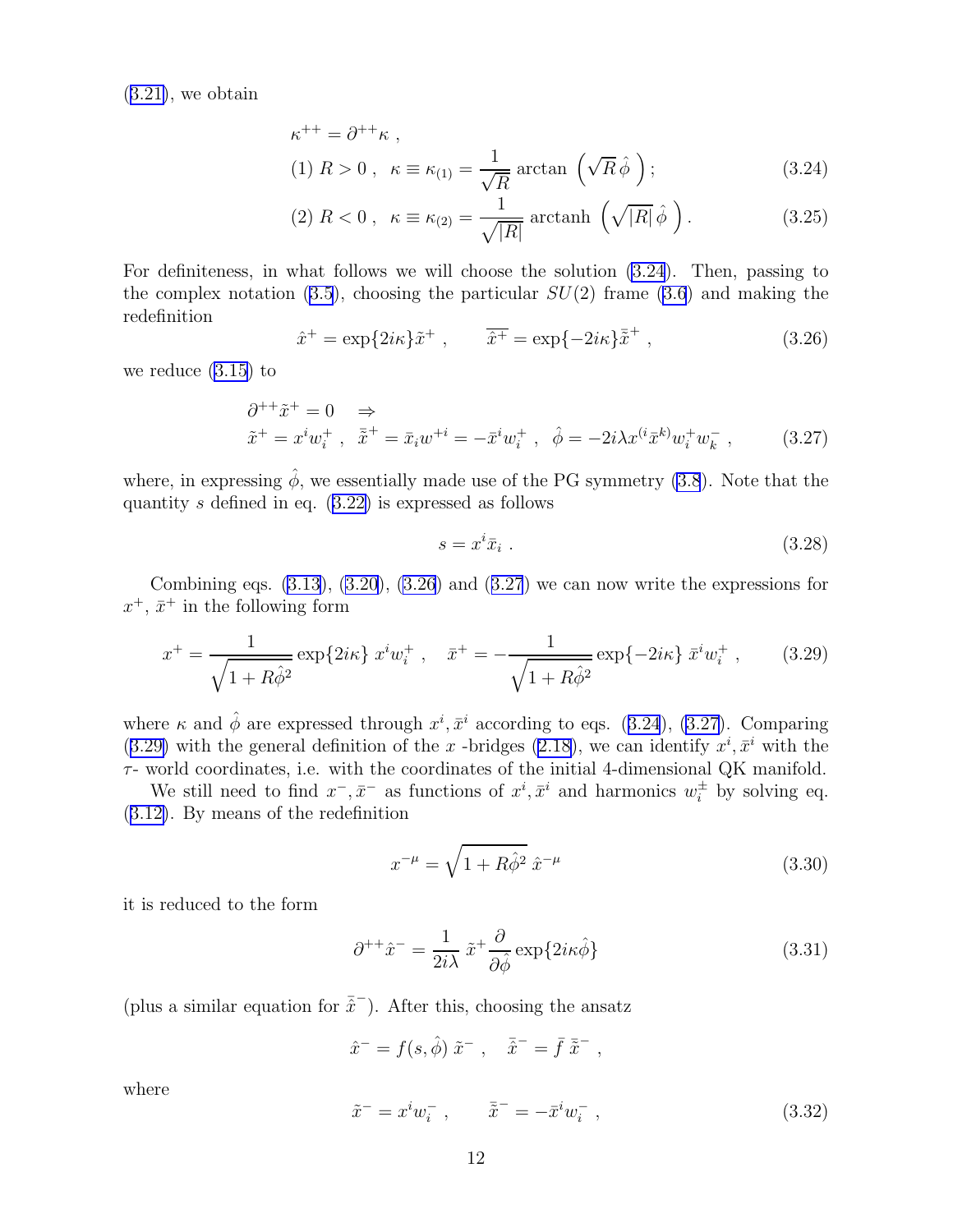<span id="page-13-0"></span>and exploiting useful identities

$$
\hat{\phi}^{++}\tilde{x}^- = (\hat{\phi} + i\lambda s)\tilde{x}^+ \ , \quad \hat{\phi}^{--}\tilde{x}^+ = (\hat{\phi} - i\lambda s)\tilde{x}^- \ , \tag{3.33}
$$

one finds

$$
\hat{x}^{-} = \frac{1}{2\lambda} \frac{1}{(\lambda s) - i\hat{\phi}} \left[ e^{-2i\kappa(i\lambda s)} - e^{2i\kappa(\hat{\phi})} \right] \tilde{x}^{-} ,
$$
  

$$
\bar{\hat{x}}^{-} = \frac{1}{2\lambda} \frac{1}{(\lambda s) + i\hat{\phi}} \left[ e^{-2i\kappa(i\lambda s)} - e^{-2i\kappa(\hat{\phi})} \right] \bar{\tilde{x}}^{-} .
$$
 (3.34)

Here

$$
\kappa(i\lambda s) \equiv \kappa_0 = \frac{i\lambda}{\sqrt{R}} \arctanh\sqrt{R}(\lambda s) . \qquad (3.35)
$$

Now we are ready to fulfill the step  $C$ , i.e. to find explicit expressions for the harmonic vielbein components  $H^{--+\mu}, H^{-3\mu}$ . It is not too illuminating to give here these expressions: given the expressions for  $x^+$  and  $x^-$ , eqs. [\(3.29](#page-12-0)), (3.34), these objects can be straightforwardly computed using the definition([2.31](#page-7-0)). Actually, in order to compute the  $\tau$ -basis metric in the 4-dimensional case, we need only  $H^{--+\mu}$ , because just this quantity enters the expression [\(2.44](#page-8-0)). Moreover, as we will see, it appears only inside the scalar factor [\(2.32](#page-7-0)). The latter turns out to be surprisingly simple

$$
\psi = \frac{1}{1 - R(x \cdot H)} = \left(\frac{1 - R\lambda^2 s^2}{1 + Rs + R\lambda^2 s^2}\right) \frac{1 - R\hat{\phi}^2}{1 + R\hat{\phi}^2}.
$$
\n(3.36)

# 4 Quaternionic Taub-NUT metric

At the step **D** we should calculate the transition matrix elements  $\nabla_{\rho k} x^{\pm}$ ,  $\nabla_{\rho k} \bar{x}^{\pm}$ . The computation is straightforward, though tiresome. To simplify the formulas, it is convenient to define

$$
A(s) \equiv 1 - R\lambda^2 s^2 \ , \quad B(s) \equiv 1 + \lambda^2 s (4 + Rs) \ , \quad C(s) \equiv 1 + Rs + R\lambda^2 s^2 \ . \tag{4.1}
$$

Then the results of computation are as follows

$$
\nabla_{\rho k} x^{+} = e^{2i\kappa} \frac{1}{\sqrt{1+R\hat{\phi}^{2}}} \left\{ \delta_{\rho}^{1} \left( w_{k}^{+} F + w_{k}^{-} F^{++} \right) + \delta_{\rho}^{2} \left( w_{k}^{+} G + w_{k}^{-} G^{++} \right) \right\} , \qquad (4.2)
$$

$$
F = \frac{1}{4A(1 - R\hat{\phi}^2)} \left\{ 3A + B + 2i\lambda(3C - A)\hat{\phi} + 2iR\lambda(A + C)\hat{\phi}^2(\hat{\phi} + i\lambda s) \right\} (4.3)
$$

$$
F^{++} = -\lambda^2 \left(1 + \frac{C}{A}\right) \left(\tilde{x}^+ \tilde{x}^+\right) , \quad G^{++} = \lambda^2 \left(1 + \frac{C}{A}\right) \left(\tilde{x}^+\right)^2 , \tag{4.4}
$$

$$
G = -\frac{i\lambda}{A(1 - R\hat{\phi}^2)} \left\{ i\lambda (A + C)(1 + R\hat{\phi}^2) + R(A + B)\hat{\phi} \right\} (\tilde{x}^- \tilde{x}^+) ,\tag{4.5}
$$

$$
\nabla_{\rho k} x^{-} = -\frac{1}{2i\lambda} \frac{\sqrt{1+R\hat{\phi}^{2}}}{\hat{\phi}+i\lambda s} \left\{ \delta_{\rho}^{1} \left( w_{k}^{-} T + w_{k}^{+} T^{--} \right) + \delta_{\rho}^{2} \left( w_{k}^{-} S + w_{k}^{+} S^{--} \right) \right\} , \tag{4.6}
$$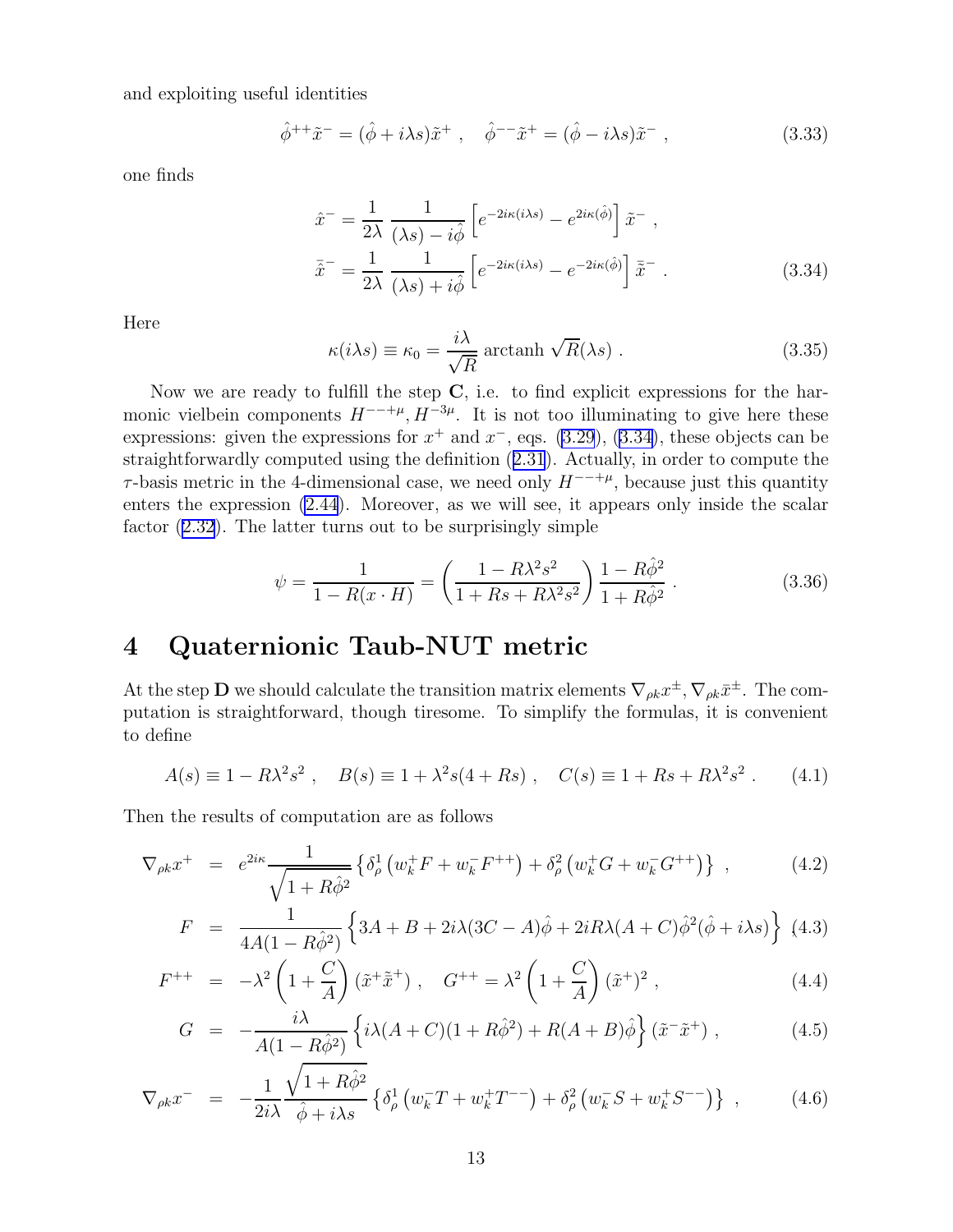<span id="page-14-0"></span>
$$
T = \frac{\lambda^2}{A} \left\{ (4 - A - C)e^{-2i\kappa_0} + (A + C)e^{2i\kappa} \right\} (\tilde{x}^{-\tilde{x}^{+}}) ,
$$
\n
$$
T^{--} = \frac{i\lambda}{A(1 - R\hat{\phi}^{2})} \left\{ R(A + B)\hat{\phi}e^{2i\kappa} - 2R(1 + 2i\lambda\hat{\phi})\hat{\phi}e^{-2i\kappa_0} + i\lambda(A + C)(1 + R\hat{\phi}^{2}) \left( e^{-2i\kappa_0} - e^{2i\kappa} \right) \right\} (\tilde{x}^{-\tilde{x}^{-}}) ,
$$
\n(4.8)

$$
S = \lambda^2 \left( 1 + \frac{C}{A} \right) \left( e^{-2i\kappa_0} - e^{2i\kappa} \right) \left( \tilde{x}^+ \tilde{x}^- \right) , \qquad (4.9)
$$

$$
S^{--} = \frac{i\lambda}{2A(1 - R\hat{\phi}^2)} \left\{ \left[ 4 + (A+B)(A-1) - 6i\lambda(A+C-2)\hat{\phi} + 2R(A-1)\hat{\phi}^2 \right. \right.\left. - 2iR\lambda(A+C)\hat{\phi}^3 \right] \left( \frac{e^{-2i\kappa_0} - e^{2i\kappa}}{\hat{\phi} + i\lambda s} \right) + 8i\lambda(A-1)e^{-2i\kappa_0} \left. + 4i\lambda \left[ 2 - A - i\lambda(A+C-2)\hat{\phi} \right] \left( e^{-2i\kappa_0} + e^{2i\kappa} \right) \right\} (\tilde{x}^-)^2. \tag{4.10}
$$

The conjugate quantities  $\nabla_{\rho k}\bar{x}^{\pm}$  follow from the above expressions by generalized conjugation.

Now we should find the entries of the inverse matrix  $X_{\nu}^{+\mu i} \equiv \partial_{\nu}^{+} x^{\mu i}$  by solving the set of algebraic equations [\(2.47](#page-8-0)). In the complex notation, this set is divided into the two mutually conjugated ones, each consisting of four equations. It is clearly enough to consider one such set, e.g.

$$
X^{+\rho k} \nabla_{\rho k} x^{-} = 1, \quad X^{+\rho k} \nabla_{\rho k} x^{+} = 0, \quad X^{+\rho k} \nabla_{\rho k} \bar{x}^{\pm} = 0 \tag{4.11}
$$

where  $X^{+\rho k} \equiv X_1^{+\rho k}$  $i_1^{+\rho k}, (\bar{X}^{+\rho k} \equiv -X_2^{+\rho k})$  $2^{+\rho\kappa}$ ). Let us define

$$
\hat{X}^{+\rho k} = e^{Rv} X^{+\rho k} = \sqrt{1 + R\hat{\phi}^2} X^{+\rho k}, \quad (\hat{\phi} \equiv \hat{\phi}^{+-}) . \tag{4.12}
$$

It satisfies

$$
\partial^{++}\hat{X}^{+\rho k} = 0\tag{4.13}
$$

as a consequence of eq.([2.43\)](#page-8-0).

Let us also define

$$
\hat{X}^{(1)} = \hat{X}^{+1l} w_l^-, \ \hat{X}^{++(1)} = \hat{X}^{+1l} w_l^+, \ \hat{X}^{(2)} = \hat{X}^{+2l} w_l^-, \ \hat{X}^{++(2)} = \hat{X}^{+2l} w_l^+ \ . \tag{4.14}
$$

Eqs.  $(4.13)$  together with the PG  $U(1)$  invariance fix these quantities up to three integration constants which are functions of  $s \equiv x^i \bar{x}_i$ :

$$
\hat{X}^{(1)} = \frac{1}{2i\lambda} (f_1 + f_3 \hat{\phi}), \ \hat{X}^{++(1)} = (\tilde{x}^+ \tilde{\bar{x}}^+) \ f_3, \ \hat{X}^{(2)} = (\tilde{\bar{x}}^+ \tilde{\bar{x}}^-) \ f_4, \ \hat{X}^{++(2)} = (\tilde{\bar{x}}^+)^2 \ f_4 \ . \tag{4.15}
$$

Now eqs. (4.11) serve to compute these harmonic constants. After substitution of the explicit expressions for  $\nabla_{\rho k} x^{\pm \nu}$  [\(4.2](#page-13-0)) - [\(4.10](#page-13-0)), one finds that the last three eqs. from the set (4.11) require

(a) 
$$
f_3 = f_4
$$
; (b)  $f_3 = -2i\lambda \frac{A+C}{3A+B} f_1$ , (4.16)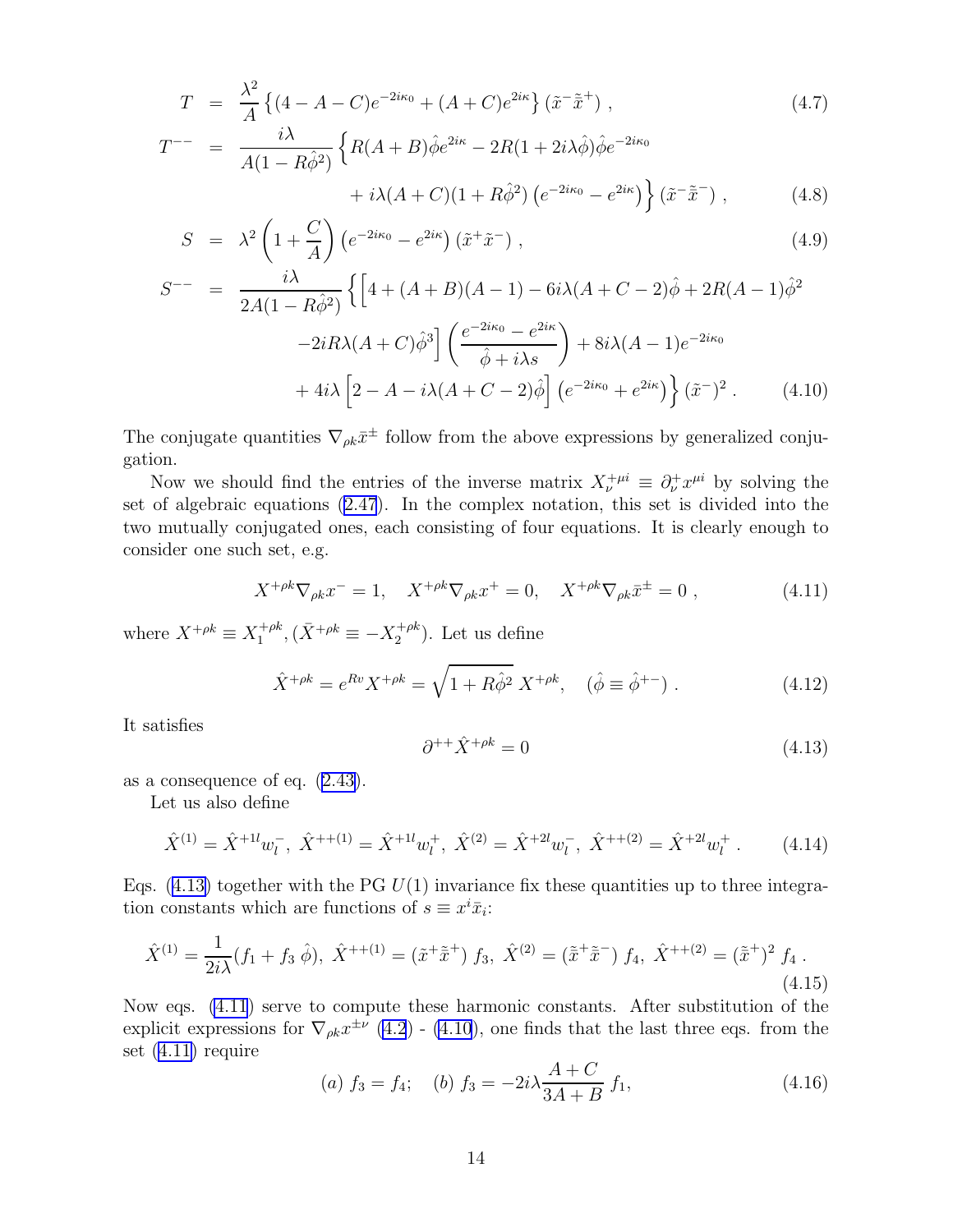while the first one uniquely fixes  $f_1$ 

$$
f_1 = \frac{i}{2}\lambda(3A + B) e^{2i\kappa_0} \ . \tag{4.17}
$$

As a result one gets fairly simple expressions for  $\hat{X}^{(1)}$ ,  $\hat{X}^{(2)}$ 

$$
\hat{X}^{(1)} = \frac{1}{4} \{ (3A + B) - i\lambda (A + C) \hat{\phi} \} e^{2i\kappa_0},
$$
\n
$$
\hat{X}^{(2)} = \lambda^2 (A + C) e^{2i\kappa_0} (\tilde{x}^+ \tilde{\tilde{x}}^+),
$$
\n
$$
\hat{X}^{(2)} = \lambda^2 (A + C) e^{2i\kappa_0} (\tilde{\tilde{x}}^+ \tilde{\tilde{x}}^-),
$$
\n
$$
\hat{X}^{(2)} = \lambda^2 (A + C) e^{2i\kappa_0} (\tilde{\tilde{x}}^+)^2.
$$
\n(4.18)

It should be pointed out that the system([4.11\)](#page-14-0) is overdetermined, so it provides good self-consistency checks of the correctness of the expressions for  $\nabla_{\rho k} x^{\pm \mu}$ .

It is easy now to restore  $\hat{X}^{+\rho k}$ :

$$
\hat{X}^{+1k} = (\partial^{\hat{+}} x^k) = \frac{1}{4} [(3A + B)\epsilon^{kl} - 4\lambda^2 (A + C)x^{(k}\bar{x}^{l)}] w_l^+ e^{2i\kappa_0} ,
$$
  
\n
$$
\hat{\bar{X}}^{+2k} = (\bar{\partial}^{\hat{+}} \bar{x}^k) = -\frac{1}{4} [(3A + B)\epsilon^{kl} + 4\lambda^2 (A + C)x^{(k}\bar{x}^l)] w_l^+ e^{2i\kappa_0} ,
$$
  
\n
$$
\hat{\bar{X}}^{+1k} = (\bar{\partial}^{\hat{+}} x^k) = \lambda^2 (A + C) (x^k x^l) w_l^+ e^{2i\kappa_0} ,
$$
  
\n
$$
\hat{X}^{+2k} = (\partial^{\hat{+}} \bar{x}^k) = \lambda^2 (A + C) (\bar{x}^k \bar{x}^l) w_l^+ e^{2i\kappa_0} .
$$
\n(4.19)

Recall that

$$
\tilde{x}^{\pm} = x^k w_k^{\pm}, \quad \tilde{\bar{x}}^{\pm} = -\bar{x}^k w_k^{\pm}, \quad \overline{(x^k)} = \bar{x}_k, \quad \overline{(\bar{x}^k)} = -x_k . \tag{4.20}
$$

Now we have all the necessary bricks to fulfill the last step E: to compute  $\det(\partial \hat{H})$ and, hence, the whole  $\tau$  world metric  $g^{\rho i, \lambda k}$ , eq. [\(2.39](#page-8-0)).

Itwill be convenient to rewrite  $(2.39)$  $(2.39)$  through  $\ddot{X}$ , using

$$
\frac{1}{(1 - Rx_{\mu}^{+}H^{--+\mu})(1 - R\partial^{--}\tilde{v}^{++})} = \frac{1}{C}(1 + R\hat{\phi}^{2})
$$
(4.21)

(recall eqs.([3.23\)](#page-11-0),([3.36\)](#page-13-0)). Then one has

$$
g^{\rho i, \lambda k} = \frac{1}{C \det(\partial \hat{H})} \hat{G}^{\rho i, \lambda k}, \qquad (4.22)
$$

$$
\hat{G}^{\rho i, \lambda k} = (1 + R\hat{\phi}^2) G^{\rho i, \lambda k} = \epsilon^{\omega \beta} \left[ \partial^{-\tilde{\chi}} \hat{X}_{\omega}^{+\rho i} \hat{X}_{\beta}^{+\lambda k} + (\rho i \leftrightarrow \lambda k) \right]. \tag{4.23}
$$

Next,one uses eq. ([2.48\)](#page-8-0) to rewrite det( $\partial \hat{H}$ ) as follows

$$
\det(\partial \hat{H}) = \frac{1}{(1 - Rx^+H^{--+})^3} \det(\partial H) = \left(\frac{1 - R\hat{\phi}^2}{1 + R\hat{\phi}^2} \frac{A}{C}\right)^3 \det(\partial H) . \tag{4.24}
$$

After some algebra one can cast det( $\partial H$ ) into the following convenient form

$$
\det(\partial H) = -\frac{1}{2} \frac{1}{(1 - R\partial^{-1} \tilde{v}^{++})^2 (1 + R\hat{\phi}^2)} \left[ \epsilon^{\alpha\beta} \partial^{-1} \hat{X}_{\alpha}^{+\rho k} \partial^{-1} \hat{X}_{\beta}^{+\lambda l} \right] \times \times \left[ \nabla_{\rho k} x^{+\nu} \nabla_{\lambda l} x^{+\mu} \epsilon_{\nu \mu} \right]. \tag{4.25}
$$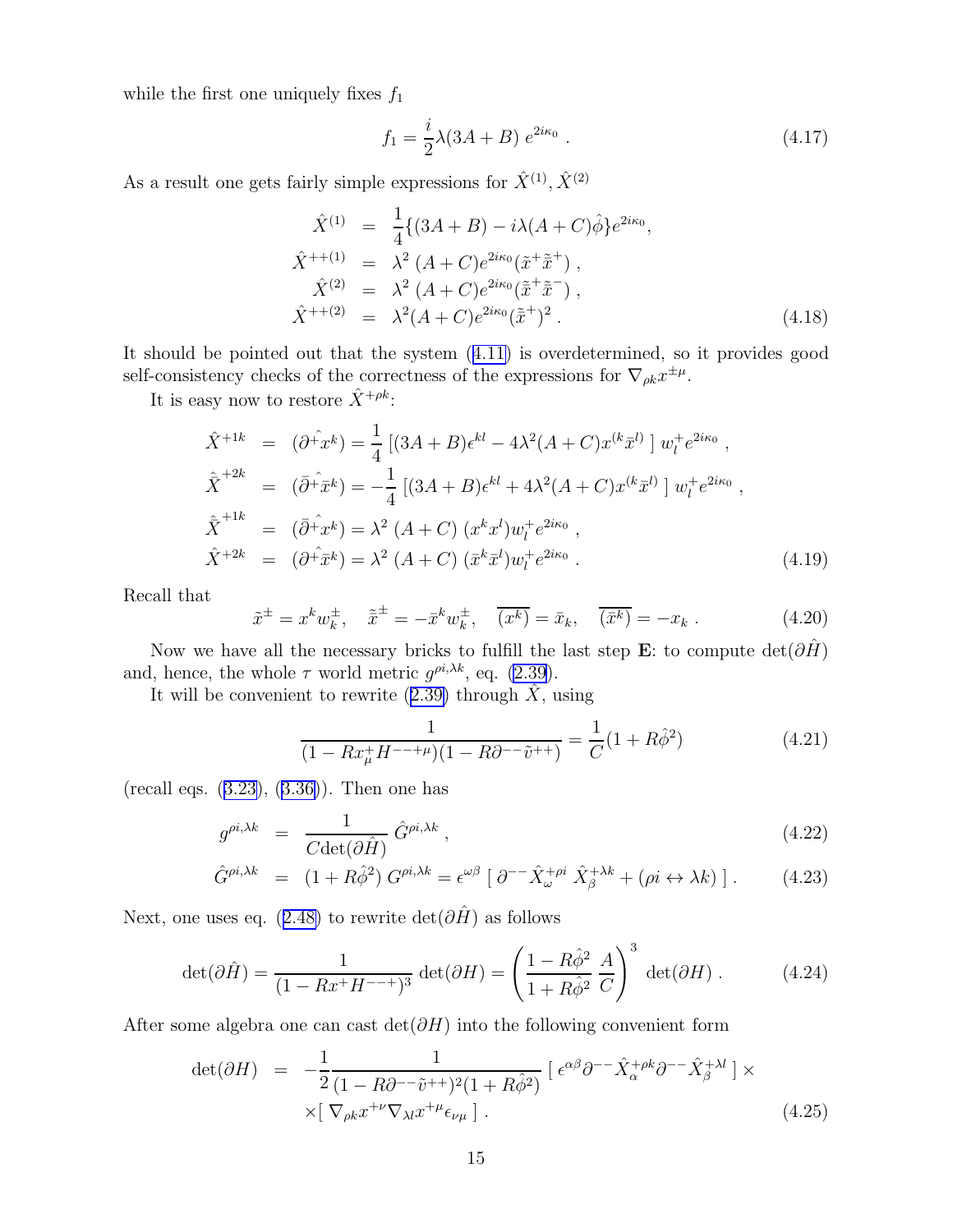<span id="page-16-0"></span>As a result of rather cumbersome, though straightforward computation one eventually gets the simple expression for  $det(\partial H)$ 

$$
\det(\partial \hat{H}) = A^2 \frac{B}{C^3} e^{4i\kappa_0} = (1 - R\lambda^2 s^2)^2 \frac{1 + 2\lambda^2 s + \lambda^2 s (2 + sR)}{(1 + Rs + R\lambda^2 s^2)^3} e^{4i\kappa_0}.
$$
 (4.26)

As is seen, the harmonic dependence disappeared in  $\det(\partial \hat{H})$ , as it should be.

The calculation of this determinant is the longest part of the whole story. Once this has been done, the computation of the  $\tau$  basis metric amounts to the computation of entries of the matrix  $\hat{G}^{\rho i, \lambda l}$ . This can be done rather straightforwardly, and the final answer for the inverse metric is

$$
g^{1k,1t} = -\frac{C^2 D}{A^2 B} (x^k x^t), \qquad (4.27)
$$

$$
g^{2k,2t} = -\frac{C^2 D}{A^2 B} (\bar{x}^k \bar{x}^t), \qquad (4.28)
$$

$$
g^{1k,2t} = \frac{C^2}{A^2B} \left[ -\epsilon^{kt} A^2 + D(x^k \bar{x}^t) \right],
$$
 (4.29)

where  $D \equiv \lambda^2 (A + C)(A + B) = 2\lambda^2 (2 + Rs)(1 + 2\lambda^2 s).$ 

The metric tensor is then readily obtained

$$
\begin{cases}\n g_{1k,1t} = \frac{D}{C^2 B} (\bar{x}_k \bar{x}_t), \\
 g_{2k,2t} = \frac{D}{C^2 B} (x_k x_t), \\
 g_{1k,2t} = \frac{1}{C^2 B} [B^2 \epsilon_{kt} + D(\bar{x}_k x_t)],\n\end{cases} (4.30)
$$

thanks to the identity  $A^2 + 2sD = B^2$ . Note that the final expressions for the metric and its inverse are valid for any sign of the parameter  $R$  even if, on the intermediate steps, the choice of sign was essential.

As the last topic of this Section we give how the metric([2.39\)](#page-8-0) is transformed under the gauge $SU(2)$  transformations ([3.18\)](#page-11-0), ([3.19\)](#page-11-0). Exploiting only the fact that in the present case  $\mathcal{L}^{+4}$ ,  $H^{+4}$ ,  $H^{+3\mu}$  contain no explicit harmonics in the analytic basis, one can show that

$$
\delta g^{\mu m \nu k} = \alpha^{-1} \partial^{++} g^{\mu m \nu k} + g^{\sigma p \nu k} \Lambda_{\sigma p}^{\mu m} (x) + g^{\mu m \sigma p} \Lambda_{\sigma p}^{\nu k} , \qquad (4.31)
$$

where

$$
\Lambda_{\sigma p}^{\nu k}(x) = \partial_{\sigma p} \alpha^{(lt)}(x) \left( T_{(lt)}^A x^{\nu k} \right) , \quad T_{(lt)}^A \equiv w_A^+ \left( i \frac{\partial}{\partial w_A^{+t}} \right) + w_A^- \left( i \frac{\partial}{\partial w_A^{-t}} \right) . \tag{4.32}
$$

The property that  $\Lambda_{\sigma p}^{\nu k}$  does not depend on harmonics in the  $\tau$ -basis,  $\partial^{++}\Lambda_{\sigma p}^{\nu k}=0$ , is a direct consequence of the relation  $[D^{++}, T^A_{(lt)}] = 0$  which follows from the fact that the analytic harmonic vielbeins bears no dependence on  $w_A^{\pm i}$  $_A^{\pm i}$  in the case at hand. The first term in (4.31) vanishes because  $\partial^{\pm\pm}g^{\mu s \ \nu m}=0$ . Thus in the rigid case  $(\partial_{\rho m}\alpha^{(ik)}=0)$  the metric is not changed at all, while in the general case it undergoes some rotation by each of its world indices by a non-singular matrix  $\delta_\mu^\sigma \delta_k^p + \Lambda_{\sigma p}^{\nu k}(x) + \ldots$  Note that, similarly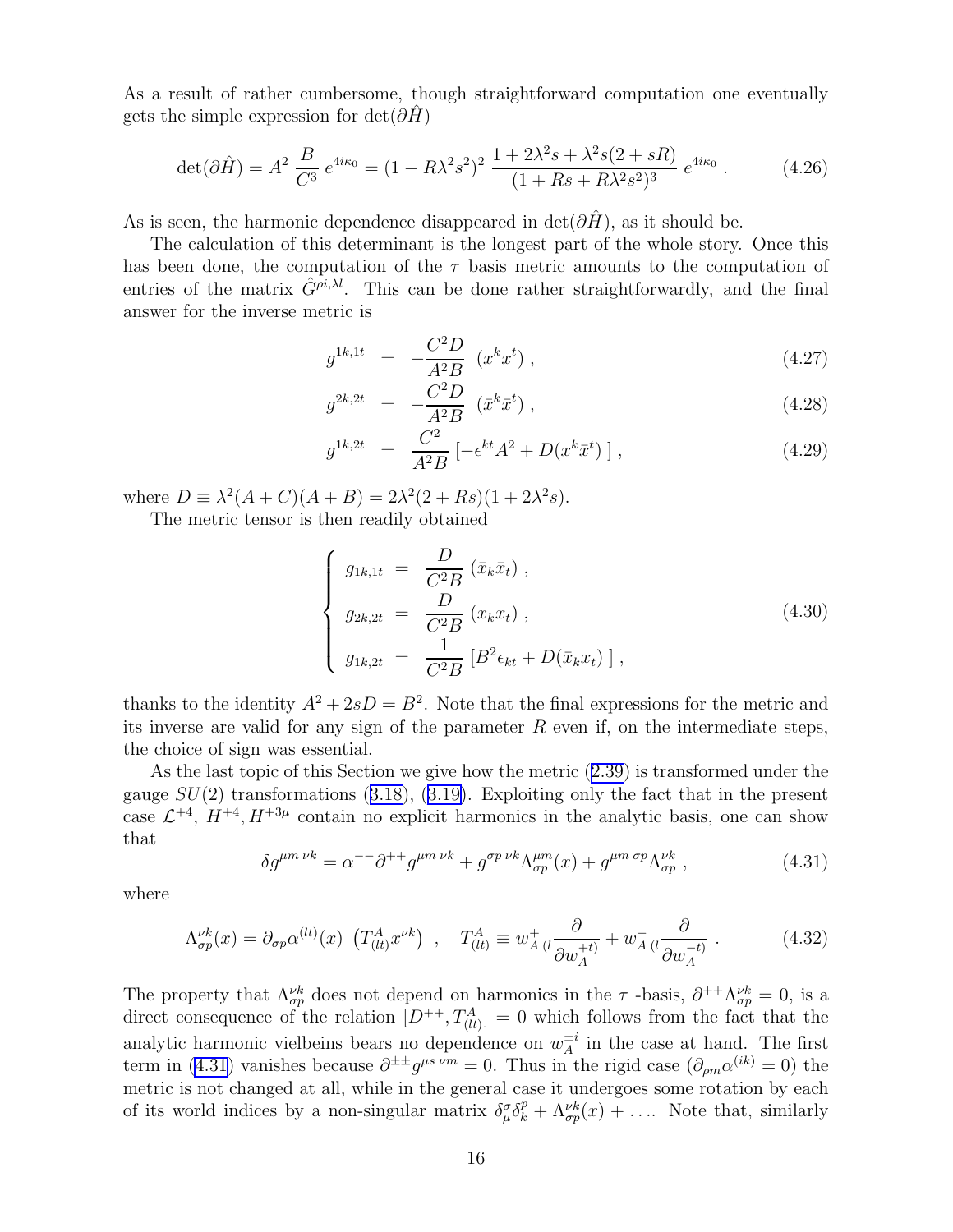to the HK TN case, the  $SU(2)$  factor of the  $U(2)$  isometry group of the QTN metric (it rotates  $x^i$  and  $\bar{x}^i$  by their doublet indices) in the harmonic space formulation originates from a rigid  $SU(2)$  that rotates the doublet indices of the harmonics  $w^{\pm i}$  and  $w^{\pm i}$  $_A^{\pm i}$ . The analytic coordinates  $x_A^{\pm \mu}$  $A^{\pm \mu}$  and the bridge  $v^{++}$  behave under this  $SU(2)$  as scalars of zero weight.

# 5 Limiting cases and identification with the known metrics

To compare to the results in the literature [\[9](#page-20-0)] one has to use [\[12](#page-20-0)]

$$
dx^{i} = x^{i} \left( \frac{ds}{2s} + i \frac{\sigma_{3}}{2} \right) - \bar{x}^{i} \left( \frac{\sigma_{2} - i \sigma_{1}}{2} \right), \qquad d\sigma_{i} = \frac{1}{2} \epsilon_{ijk} \sigma_{j} \wedge \sigma_{k}.
$$
 (5.1)

Using the notation  $A \cdot B \equiv A^i B_i$  relation (5.1) implies

$$
-\bar{x} \cdot dx = \frac{ds}{2} + is\frac{\sigma_3}{2}, \qquad dx \cdot d\bar{x} = \frac{ds^2}{4s} + \frac{s}{4}(\sigma_1^2 + \sigma_2^2 + \sigma_3^2), \quad s = x \cdot \bar{x}.\tag{5.2}
$$

The metric given by([4.30\)](#page-16-0) writes

$$
\frac{D}{C^2B}\left[ (\bar{x} \cdot dx)^2 + (x \cdot d\bar{x})^2 \right] + 2\frac{B}{C^2}dx \cdot d\bar{x} + 2\frac{D}{C^2B}(\bar{x} \cdot dx)(x \cdot d\bar{x}),\tag{5.3}
$$

and becomes

$$
\frac{1}{2} \left[ \frac{B}{sC^2} ds^2 + \frac{sB}{C^2} (\sigma_1^2 + \sigma_2^2) + \frac{sA^2}{C^2 B} \sigma_3^2 \right].
$$
\n(5.4)

Three limiting cases give metrics of interest  $\mathbb{I}$ :

1. The  $\lambda = 0$  limit leads to

$$
\frac{1}{(1+Rs)^2} \left( \frac{ds^2}{4s} + \frac{s}{4} (\sigma_1^2 + \sigma_2^2 + \sigma_3^2) \right) = \frac{dx \cdot d\bar{x}}{(1+Rs)^2}.
$$
 (5.5)

For  $R > 0$  we have the compact coset  $HP<sup>1</sup> \sim S<sup>4</sup> \sim SO(5)/SO(4)$  in its conformally flat form (the so- called de Sitter metric). For  $R < 0$  we are left with the hyperbolic metric on the unit ball i. e. the non-compact symmetric coset  $SO(4,1)/SO(4)$  (the anti-de Sitter metric).

2. The  $R = 0$  limit leads to

$$
(1+4\lambda^2 s)\frac{ds^2}{s} + s(1+4\lambda^2 s)\left(\sigma_1^2 + \sigma_2^2\right) + \frac{s}{1+4\lambda^2 s}\sigma_3^2,\tag{5.6}
$$

which we recognize as the Taub-NUT metric which is complete for  $s \geq 0$  and  $4\lambda^2 \geq 0$ .

We omit the overall  $1/2$  factor.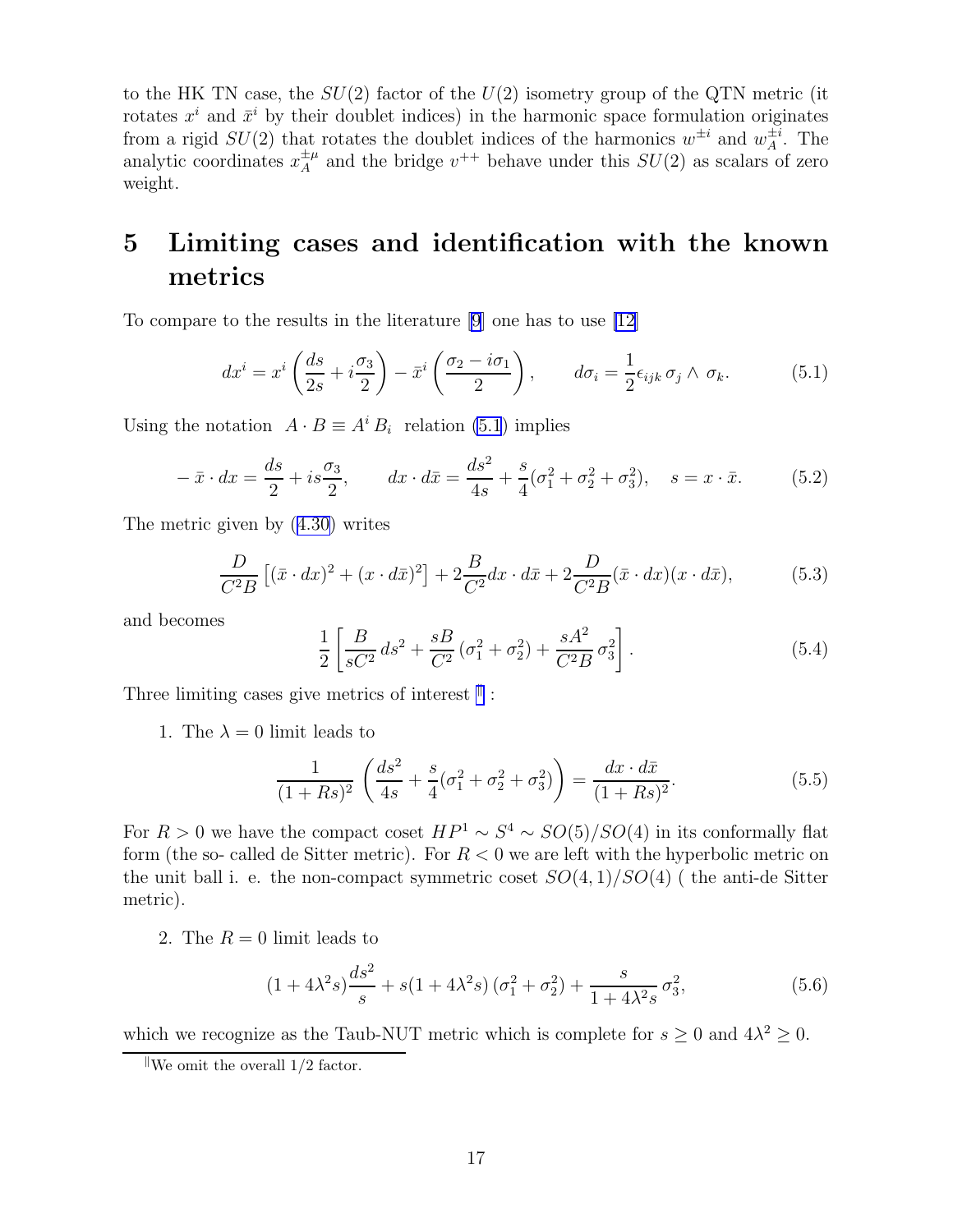<span id="page-18-0"></span>3. The  $R = 4\lambda^2$  limit leads to

$$
\frac{ds^2}{s(1+Rs/2)^2} + \frac{s}{(1+Rs/2)^2} \left(\sigma_1^2 + \sigma_2^2\right) + \frac{s(1-Rs/2)^2}{(1+Rs/2)^4} \sigma_3^2,\tag{5.7}
$$

which is not complete for  $R > 0$ . For  $R < 0$  the change of coordinates  $r^2 = \frac{-Rs}{(1 - R)^2}$  $(1 - Rs/2)^2$ brings the metric to the form

$$
\frac{2}{(-R)}\left[\frac{(dr)^2}{(1-r^2)^2} + \frac{r^2}{1-r^2}\frac{\sigma_1^2 + \sigma_2^2}{4} + \frac{r^2}{(1-r^2)^2}\frac{\sigma_3^2}{4}\right].
$$
\n(5.8)

If we take  $0 \le r < 1$  then this is Bergmann's metric in the unit ball of  $\mathbb{C}^2$  which is complete. It does correspond to the non-compact Kähler symmetric space  $SU(2,1)/U(2)$ .

The most general Bianchi IX euclidean Einstein metrics can be deduced from Carter's results[[13](#page-20-0)]. A convenient standardization[[14\]](#page-20-0) is the following

$$
d\tau^2 = l^2 \left\{ \frac{r^2 - 1}{\Delta(r)} (dr)^2 + 4 \frac{\Delta(r)}{r^2 - 1} \sigma_3^2 + (r^2 - 1)(\sigma_1^2 + \sigma_2^2) \right\},\tag{5.9}
$$

with

$$
\Delta(r) = \frac{-\Lambda l^2}{3}r^4 + (1 + 2\Lambda l^2)r^2 - 2Mr + 1 + \Lambda l^2.
$$
 (5.10)

These metrics are Einstein, with Einstein constant  $\Lambda$  and isometry group  $U(2)$ .

In dimension 4 a quaternionic metric is defined to be an Einstein metric with self dual Weyl tensor. A simple computation gives

$$
W^{+} = \frac{1}{l^{2}} \frac{(-1 + M - \frac{4}{3}M^{2})}{(r - 1)^{3}} Y, \qquad Y = \begin{pmatrix} 1 & 0 & 0 \\ 0 & 1 & 0 \\ 0 & 0 & -2 \end{pmatrix}.
$$
 (5.11)

Imposing  $W^+ = 0$  and getting rid of the parameter M gives for the metric

$$
d\tau^{2}(\mathbb{Q}) = l^{2} \left\{ \frac{r+1}{r-1} \frac{(dr)^{2}}{\Sigma(r)} + 4 \frac{r-1}{r+1} \Sigma(r) \sigma_{3}^{2} + (r^{2} - 1)(\sigma_{1}^{2} + \sigma_{2}^{2}) \right\},
$$
\n(5.12)

where now

$$
\Sigma(r) = 1 - \frac{\Lambda l^2}{3} (r - 1)(r + 3). \tag{5.13}
$$

The identifications

$$
\frac{r-1}{2} = (4\lambda^2 - R)\frac{s}{1 + Rs + R\lambda^2 s^2}, \qquad \frac{4}{3}\Lambda l^2 = \frac{R}{4\lambda^2 - R},
$$
(5.14)

give the relation

$$
4(4\lambda^2 - R) \left[ \frac{B}{sC^2} ds^2 + \frac{sB}{C^2} (\sigma_1^2 + \sigma_2^2) + \frac{sA^2}{C^2 B} \sigma_3^2 \right] = \frac{d\tau^2(\mathbb{Q})}{l^2}.
$$
 (5.15)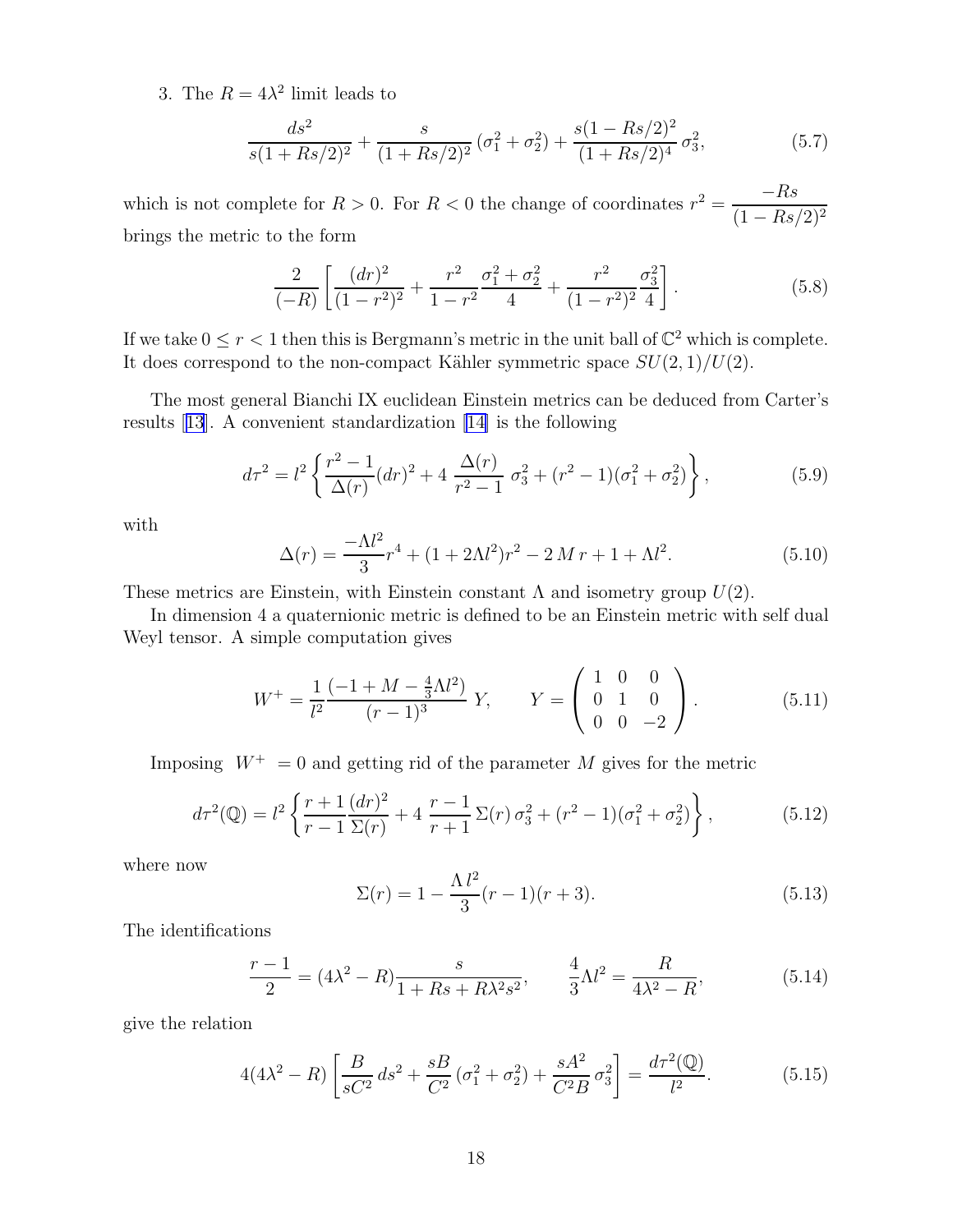Notethat the quaternionic metric ([5.12](#page-18-0)) is complete for  $\Lambda < 0$  and is asymptotiaclly Anti-de Sitter. It has been recently considered in[[16](#page-20-0)] under the name Taub-NUT-AdS metric and reveals itself a useful background for computing black-holes entropy.

For the sake of completeness let us mention that this (Weyl) self-dual Einstein metric was also derived in[[15\]](#page-20-0) in the form

$$
d\tau_1^2 = \frac{1}{(1-t^2)^2} \left\{ \frac{1+m^2t^2}{1+m^2t^4} (dt)^2 + \frac{t^2(1+m^2t^4)}{1+m^2t^2} \frac{\sigma_3^2}{4} + t^2(1+m^2t^2) \frac{(\sigma_1^2+\sigma_2^2)}{4} \right\}.
$$

The identifications

$$
t^{2} = \frac{s-1}{s+2m^{2}+1}, \qquad -\frac{4}{3}\Lambda l^{2} = \frac{1}{m^{2}+1},
$$

lead to the relation

$$
d\tau^2(\mathbb{Q}) = 16(m^2 + 1) \cdot d\tau_1^2.
$$

#### 6 Conclusion

In this paper we used the harmonic space formulation of the QK geometry [\[4\]](#page-20-0) to compute the QK metric with a non-trivial quaternionic potential  $\mathcal{L}^{+4}$ , the four-dimensional quaternionic Taub-NUT metric. We found that the harmonic space techniques, like in the HK case  $[2, 3, 5]$ , allows one to get the *explicit* form of the QK metric starting from a given QK potential and following a generic set of rules. It would be interesting to apply this approach to find the QK analogs of some other interesting 4- and higher-dimensional HK metrics, in particular, the quaternionic Eguchi-Hanson metric and the quaternionic generalization of the multicentre metrics of Gibbons and Hawking[[17](#page-20-0)].

A first simple generalization of the Taub-NUT potential would be to add the dipolar breaking [\[6\]](#page-20-0)

$$
\mathcal{L}^{+4} = \eta^{--} (\phi^{++})^3 , \qquad \eta^{--} = \eta^{(ik)} u_i^- u_k^-, \ \eta^{(ik)} = \text{const} .
$$

When trying to compute the quaternionic metric with the same  $\mathcal{L}^{+4}$  along the lines of Sect. 3, one encounters a difficulty already at the step of solving the equation for the relevantbridge  $v^{++}$ . Making the same changes of variables as those leading to eq.  $(3.14)$  $(3.14)$ , we get in this case

$$
(\partial^{++})^2 \omega = 2R \eta^{-} \frac{(\hat{\phi}^{++})^3}{\omega^5} , \quad \partial^{++} \hat{\phi}^{++} = 0 .
$$

This equation is not so easy to solve as compared to([3.14\)](#page-10-0). Thus, to attack the multicenter case, it will perhaps prove advantageous to develop some ways around, e.g., the harmonic space version of the quaternionic quotient construction [\[18](#page-20-0)].

## Acknowledgements

E.I. thanks the Directorate of LPTHE and the Université Paris 7, for the hospitality extended to him during the course of this work. His work was partly supported by the grant of Russian Foundation of Basic Research RFBR 96-02-17634 and by INTAS grants INTAS-93-127-ext, INTAS-96-0538, INTAS-96-0308.